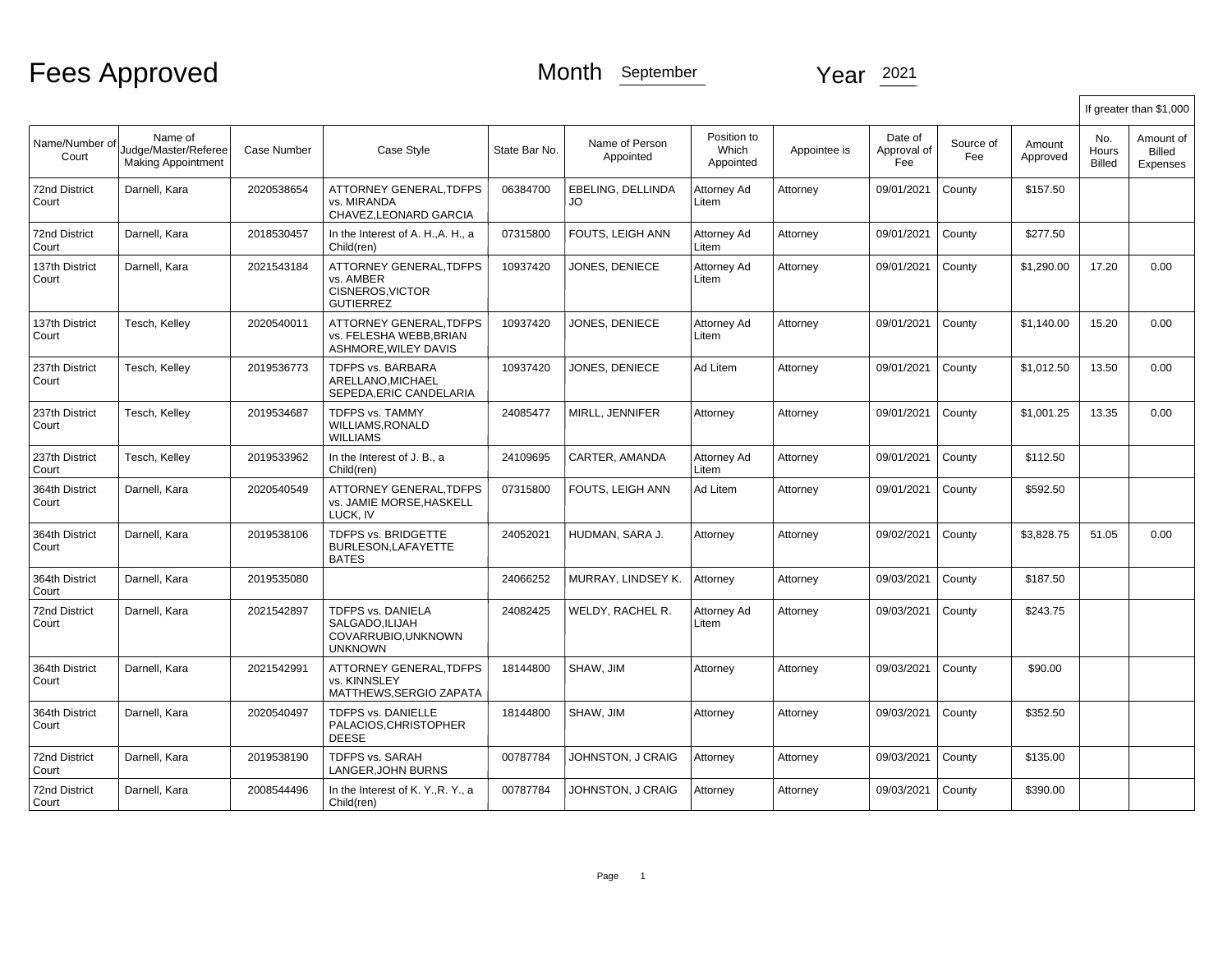|                               |                                                              |                     |                                                                                                          |               |                                |                                   |              |                               |                  |                    |                               | If greater than \$1,000                |
|-------------------------------|--------------------------------------------------------------|---------------------|----------------------------------------------------------------------------------------------------------|---------------|--------------------------------|-----------------------------------|--------------|-------------------------------|------------------|--------------------|-------------------------------|----------------------------------------|
| Name/Number of<br>Court       | Name of<br>Judge/Master/Referee<br><b>Making Appointment</b> | Case Number         | Case Style                                                                                               | State Bar No. | Name of Person<br>Appointed    | Position to<br>Which<br>Appointed | Appointee is | Date of<br>Approval of<br>Fee | Source of<br>Fee | Amount<br>Approved | No.<br>Hours<br><b>Billed</b> | Amount of<br><b>Billed</b><br>Expenses |
| <b>72nd District</b><br>Court | Darnell, Kara                                                | 2019536649          | TDFPS, ATTORNEY GENERAL<br>vs. HEATHER<br>CASIAS, UNKNOWN<br>FATHER, UNKNOWN<br><b>UNKNOWN</b>           | 18144800      | SHAW, JIM                      | Attorney                          | Attorney     | 09/03/2021                    | County           | \$45.00            |                               |                                        |
| 137th District<br>Court       | Tesch, Kelley                                                | 2020540118          | ATTORNEY GENERAL.TDFPS<br>vs. JESSICA<br>WHEELER, KENNETH<br><b>LIPSCOMB</b>                             | 24071119      | OLIBAS-YANEZ.<br>LINDSAY M.    | Attorney Ad<br>Litem              | Attorney     | 09/07/2021                    | County           | \$1.035.00         | 13.80                         | 0.00                                   |
| 137th District<br>Court       | Tesch, Kelley                                                | 2020540118          | <b>ATTORNEY GENERAL.TDFPS</b><br>vs. JESSICA<br>WHEELER.KENNETH<br><b>LIPSCOMB</b>                       | 24071119      | OLIBAS-YANEZ.<br>LINDSAY M.    | Attorney Ad<br>Litem              | Attorney     | 09/07/2021                    | County           | \$420.00           |                               |                                        |
| 140th District<br>Court       | Tesch, Kelley                                                | 2020541250          | <b>TDFPS vs. AMANDA</b><br>MARR, MICHAEL MARR                                                            | 00787784      | JOHNSTON, J CRAIG              | Attorney                          | Attorney     | 09/07/2021                    | County           | \$307.50           |                               |                                        |
| <b>72nd District</b><br>Court | Darnell, Kara                                                | 2020541667          | <b>TDFPS vs. SIERRA</b><br>LOPEZ, CHRISTOPHER<br>FUENTES, JIMMY FLENNIKEN                                | 00787784      | JOHNSTON, J CRAIG              | Attorney                          | Attorney     | 09/07/2021                    | County           | \$330.00           |                               |                                        |
| <b>72nd District</b><br>Court | Darnell, Kara                                                | 2020539067          | TDFPS vs. NIVEANNA<br>FLETCHER, MITCH<br><b>FLETCHER</b>                                                 | 24066252      | MURRAY, LINDSEY K.             | Attorney                          | Attorney     | 09/07/2021                    | County           | \$487.50           |                               |                                        |
| <b>72nd District</b><br>Court | Darnell, Kara                                                | 2019536879          | ATTORNEY GENERAL.TDFPS<br>vs. AMY RAMOS.ANGEL<br><b>CHAVEZ</b>                                           | 24066252      | MURRAY, LINDSEY K.             | Attorney                          | Attorney     | 09/07/2021                    | County           | \$131.25           |                               |                                        |
| 237th District<br>Court       | Tesch, Kelley                                                | 2018533108          | <b>ATTORNEY GENERAL.TDFPS</b><br>vs. JACLYN OWENS.SCOTT<br>NEAL.RANDALL<br>DUVALL, ROBERT BAKER          | 24081755      | TREVINO, LIZA                  | Attorney                          | Attorney     | 09/07/2021                    | County           | \$1,080.00         | 14.40                         | 0.00                                   |
| 237th District<br>Court       | Tesch, Kelley                                                | 2018533108          | ATTORNEY GENERAL, TDFPS<br>vs. JACLYN OWENS, SCOTT<br>NEAL.RANDALL<br>DUVALL, ROBERT BAKER               | 24081755      | TREVINO, LIZA                  | Attorney Ad<br>Litem              | Attorney     | 09/07/2021                    | County           | \$1,155.00         | 15.40                         | 0.00                                   |
| 237th District<br>Court       | Tesch, Kelley                                                | 2018533108          | ATTORNEY GENERAL, TDFPS<br>vs. JACLYN OWENS, SCOTT<br>NEAL.RANDALL<br>DUVALL, ROBERT BAKER               | 24081755      | TREVINO, LIZA                  | Attorney Ad<br>Litem              | Attorney     | 09/07/2021                    | County           | \$352.50           |                               |                                        |
| 99th District<br>Court        | Darnell, Kara                                                | DC-2021-FM-<br>0129 | TDFPS vs. Yesenia<br>Gomez, Johnny Satterfield                                                           |               | Gomez, Yesenia                 | Respondent                        | Attorney     | 09/07/2021                    | County           | \$307.50           |                               |                                        |
| 99th District<br>Court        | Darnell, Kara                                                | 2019537388          | <b>ATTORNEY GENERAL.TDFPS</b><br>vs. OPAL FLEMING NATHAN<br><b>FLEMING</b>                               | 06384700      | <b>EBELING. DELLINDA</b><br>JO | Attorney Ad<br>Litem              | Attorney     | 09/07/2021                    | County           | \$90.00            |                               |                                        |
| <b>72nd District</b><br>Court | Darnell, Kara                                                | DC-2021-FM-<br>0149 | TDFPS vs. Billy<br>Maldonado, Beto Ortiz, Louis<br>Perez, Jeff Ramiro, Francis<br>Zapata, Jeremy Fininen | 06384700      | EBELING, DELLINDA<br>JO        | Attorney Ad<br>Litem              | Attorney     | 09/07/2021                    | County           | \$427.50           |                               |                                        |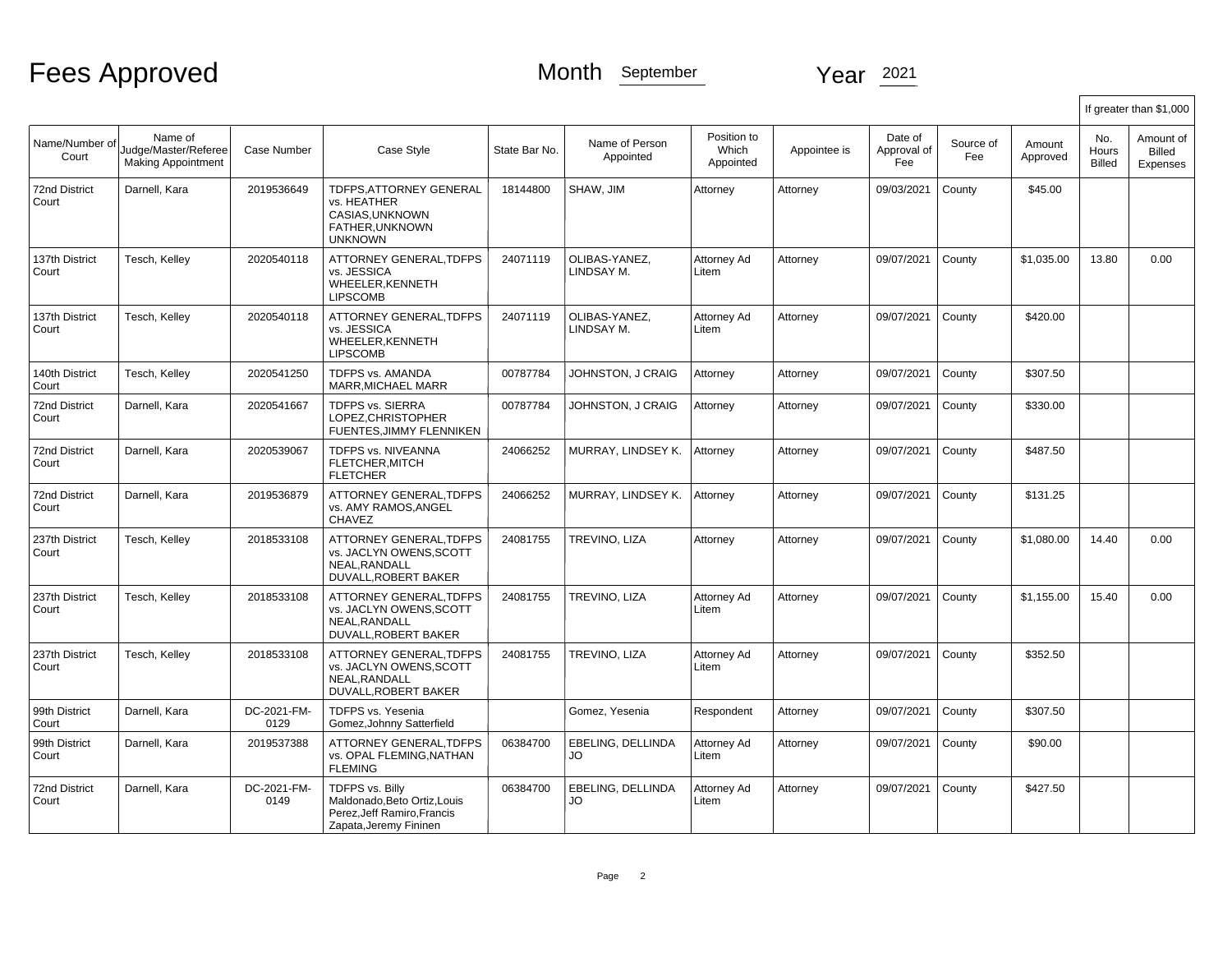|                               |                                                              |             |                                                                                                                                                      |               |                                   |                                   |              |                               |                  |                    |                        | If greater than \$1,000                |
|-------------------------------|--------------------------------------------------------------|-------------|------------------------------------------------------------------------------------------------------------------------------------------------------|---------------|-----------------------------------|-----------------------------------|--------------|-------------------------------|------------------|--------------------|------------------------|----------------------------------------|
| Name/Number of<br>Court       | Name of<br>Judge/Master/Referee<br><b>Making Appointment</b> | Case Number | Case Style                                                                                                                                           | State Bar No. | Name of Person<br>Appointed       | Position to<br>Which<br>Appointed | Appointee is | Date of<br>Approval of<br>Fee | Source of<br>Fee | Amount<br>Approved | No.<br>Hours<br>Billed | Amount of<br><b>Billed</b><br>Expenses |
| 137th District<br>Court       | Tesch, Kelley                                                | 2013508570  |                                                                                                                                                      | 24108611      | SRINIVASAN, JANANI                | Attorney Ad<br>Litem              | Attorney     | 09/08/2021                    | County           | \$525.00           |                        |                                        |
| 140th District<br>Court       | Tesch, Kelley                                                | 2019535893  | ATTORNEY GENERAL, TDFPS<br>vs. ARIEL COX, GARY COX                                                                                                   | 02145532      | <b>BASSETT, JENNIFER</b>          | Attorney Ad<br>Litem              | Attorney     | 09/08/2021                    | County           | \$975.00           |                        |                                        |
| 140th District<br>Court       | Tesch, Kelley                                                | 2019534258  | <b>TDFPS vs. CRYSTAL</b><br>COOPER, JONATHAN<br><b>WATERS</b>                                                                                        | 24108611      | SRINIVASAN, JANANI                | Attorney                          | Attorney     | 09/08/2021                    | County           | \$1,500.00         | 20.00                  |                                        |
| 237th District<br>Court       | Tesch, Kelley                                                | 2019533962  | In the Interest of J. B., a<br>Child(ren)                                                                                                            | 24108611      | SRINIVASAN, JANANI                | Attorney                          | Attorney     | 09/08/2021                    | County           | \$825.00           |                        |                                        |
| 72nd District<br>Court        | Darnell, Kara                                                | 2020539968  | TDFPS vs. FELECIA<br>MCFALLS, TYRELL BAILEY,<br><b>SR.DERRICK</b><br>ROGERS, ROMAR COUNCE                                                            | 24066252      | MURRAY, LINDSEY K.                | Attorney                          | Attorney     | 09/08/2021                    | County           | \$93.75            |                        |                                        |
| <b>72nd District</b><br>Court | Darnell, Kara                                                | 2019538190  | <b>TDFPS vs. SARAH</b><br>LANGER, JOHN BURNS                                                                                                         | 24043835      | <b>MORGESON, TERRI</b><br>М.      | Attorney Ad<br>Litem              | Attorney     | 09/09/2021                    | County           | \$900.00           |                        |                                        |
| 99th District<br>Court        | Darnell, Kara                                                | 2020539728  | ATTORNEY GENERAL.TDFPS<br>vs. LEXY VASQUEZ.JOSEPH<br><b>HERNANDEZ</b>                                                                                |               | VASQUEZ, LEXY ANN                 | Respondent                        | Attorney     | 09/09/2021                    | County           | \$356.25           |                        |                                        |
| <b>72nd District</b><br>Court | Darnell, Kara                                                | 2020539968  | <b>TDFPS vs. FELECIA</b><br>MCFALLS, TYRELL BAILEY,<br><b>SR.DERRICK</b><br>ROGERS, ROMAR COUNCE                                                     | 24066252      | MURRAY, LINDSEY K.                | Attorney                          | Attorney     | 09/10/2021                    | County           | \$300.00           |                        |                                        |
| 72nd District<br>Court        | Darnell, Kara                                                | 2019536668  | In the Interest of L. C., a<br>Child(ren)                                                                                                            | 24066252      | MURRAY, LINDSEY K.                | Attorney                          | Attorney     | 09/10/2021                    | County           | \$300.00           |                        |                                        |
| 140th District<br>Court       | Tesch, Kelley                                                | 2006533827  | TDFPS, IN OF vs. JENNIFER<br><b>GUTIERREZ</b>                                                                                                        | 24066252      | MURRAY, LINDSEY K.                | Attorney                          | Attorney     | 09/10/2021                    | County           | \$56.25            |                        |                                        |
| 140th District<br>Court       | Tesch, Kelley                                                | 2020539580  | <b>TDFPS vs. SHADLEY</b><br>PEREZ.ISAIAH LUCIO                                                                                                       | 24053216      | FERRARO, MARITZA<br><b>GAMBOA</b> | Attorney                          | Attorney     | 09/10/2021                    | Applicant        | \$502.50           |                        |                                        |
| 137th District<br>Court       | Darnell, Kara                                                | 2020541168  | ATTORNEY GENERAL, TDFPS<br>vs. CHELSE NUNLEY                                                                                                         |               | NUNLEY, CHELSE                    | Respondent                        | Attorney     | 09/13/2021                    | County           | \$1,072.50         | 14.30                  | 0.00                                   |
| 137th District<br>Court       | Tesch, Kelley                                                | 2021543072  | <b>TDFPS vs. GEORGIA</b><br>PENA.REYNALDO PENA                                                                                                       |               | PENA. FELICITY                    | Minor Child                       | Attorney     | 09/13/2021                    | County           | \$502.50           |                        |                                        |
| <b>72nd District</b><br>Court | Darnell, Kara                                                | 2020540345  | <b>TDFPS vs. TYKENIA</b><br>LINZEY.ROY<br>BROWN, JACKSON, JOSEPH<br>LEE, SO #20493                                                                   | 24066252      | MURRAY, LINDSEY K.                | Attorney                          | Attorney     | 09/13/2021                    | County           | \$187.50           |                        |                                        |
| <b>72nd District</b><br>Court | Darnell, Kara                                                | 2018530309  | In the Matter of the Marriage of<br>TDFPS, TIM GARY and<br>HEATHER GARY And In the<br>Interest of E. G., S. G., M. G., L.<br>G., A. G., a Child(ren) | 18144800      | SHAW, JIM                         | Attorney                          | Attorney     | 09/13/2021                    | County           | \$240.00           |                        |                                        |
| 140th District<br>Court       | Tesch, Kelley                                                | 2019535893  | ATTORNEY GENERAL.TDFPS<br>vs. ARIEL COX, GARY COX                                                                                                    | 02145532      | <b>BASSETT, JENNIFER</b>          | Attorney Ad<br>Litem              | Attorney     | 09/13/2021                    | County           | \$465.00           |                        |                                        |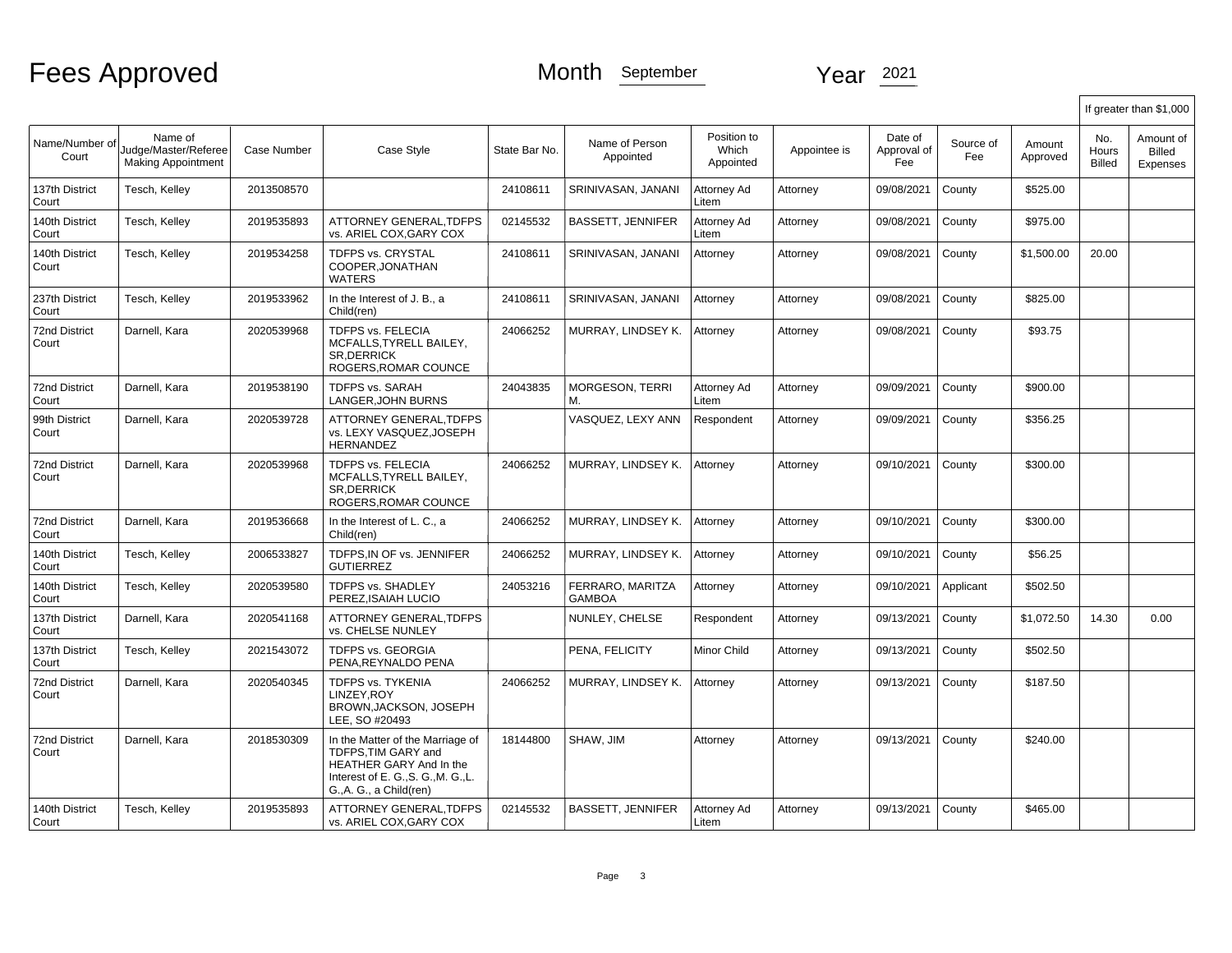|                               |                                                              |                     |                                                                                                           |               |                                   |                                   |              |                               |                  |                    |                               | If greater than \$1,000         |
|-------------------------------|--------------------------------------------------------------|---------------------|-----------------------------------------------------------------------------------------------------------|---------------|-----------------------------------|-----------------------------------|--------------|-------------------------------|------------------|--------------------|-------------------------------|---------------------------------|
| Name/Number of<br>Court       | Name of<br>Judge/Master/Referee<br><b>Making Appointment</b> | <b>Case Number</b>  | Case Style                                                                                                | State Bar No. | Name of Person<br>Appointed       | Position to<br>Which<br>Appointed | Appointee is | Date of<br>Approval of<br>Fee | Source of<br>Fee | Amount<br>Approved | No.<br>Hours<br><b>Billed</b> | Amount of<br>Billed<br>Expenses |
| 99th District<br>Court        | Darnell, Kara                                                | 2020540492          | ATTORNEY GENERAL, TDFPS<br>vs. EMILY BAKER.TYLER<br><b>MANNINO</b>                                        | 24066252      | MURRAY, LINDSEY K.                | Attorney                          | Attorney     | 09/13/2021                    | County           | \$318.75           |                               |                                 |
| 99th District<br>Court        | Darnell, Kara                                                | 2016519465          | In the Interest of M. S., a<br>Child(ren)                                                                 | 24066252      | MURRAY, LINDSEY K.                | Attorney                          | Attorney     | 09/13/2021                    | County           | \$206.25           |                               |                                 |
| 99th District<br>Court        | Darnell, Kara                                                | 2014513995          | IN OF TDFPS vs. FRANCISCO<br>RODRIGUEZ.CHRISTA<br>HUDSON, BRYANT HUDSON                                   | 06384700      | EBELING, DELLINDA<br>JO.          | Attorney Ad<br>Litem              | Attorney     | 09/13/2021                    | County           | \$150.00           |                               |                                 |
| 237th District<br>Court       | Darnell, Kara                                                | 2020540401          | <b>TDFPS.ATTORNEY GENERAL</b><br>vs. BURGANDY<br>QUEZADA.JOSE<br>MONTOYA, JULIUS<br>LOPEZ.ISAAC MUNOZ. JR | 24049286      | THREADGILL,<br><b>HEATHER</b>     | Attorney Ad<br>Litem              | Attorney     | 09/14/2021                    | County           | \$412.50           |                               |                                 |
| 364th District<br>Court       | Darnell, Kara                                                | 2020540549          | <b>ATTORNEY GENERAL.TDFPS</b><br>vs. JAMIE MORSE, HASKELL<br>LUCK. IV                                     | 24049286      | THREADGILL.<br><b>HEATHER</b>     | Attorney                          | Attorney     | 09/14/2021                    | County           | \$750.00           |                               |                                 |
| 364th District<br>Court       | Darnell, Kara                                                | DC-2021-FM-<br>0172 | TDFPS vs. Kelsey Torres, Jose<br>Perea.UNKNOWN FATHER                                                     | 00787784      | JOHNSTON, J CRAIG                 | Attorney                          | Attorney     | 09/14/2021                    | County           | \$360.00           |                               |                                 |
| 364th District<br>Court       | Darnell, Kara                                                | 2020540908          | ATTORNEY GENERAL, TDFPS<br>vs. JENNIFER<br>MANTOOTH, ANTHONY<br><b>ZAMORA</b>                             | 24084842      | WATSON, CARDINE                   | Ad Litem                          | Attorney     | 09/16/2021                    | County           | \$1,425.00         | 19.00                         | 0.00                            |
| 237th District<br>Court       | Tesch, Kelley                                                | 2019533962          | In the Interest of J. B., a<br>Child(ren)                                                                 | 24108611      | SRINIVASAN, JANANI                | Attorney                          | Attorney     | 09/20/2021                    | County           | \$810.00           |                               |                                 |
| 237th District<br>Court       | Tesch, Kelley                                                | 2020541334          | <b>TDFPS.ATTORNEY GENERAL</b><br>vs. SHIANNE<br>VENABLE, UNKNOWN<br>UNKNOWN, DEREK BACA                   | 24053216      | FERRARO, MARITZA<br><b>GAMBOA</b> | Attorney                          | Attorney     | 09/20/2021                    | County           | \$487.50           |                               |                                 |
| 364th District<br>Court       | Darnell, Kara                                                | 2019535080          |                                                                                                           | 24066252      | MURRAY, LINDSEY K.                | Attorney                          | Attorney     | 09/20/2021                    | County           | \$37.50            |                               |                                 |
| 99th District<br>Court        | Darnell, Kara                                                | 2020541279          | ATTORNEY GENERAL, TDFPS<br>vs. KRISTIN MATHIS.DAVID<br><b>MONTIEL</b>                                     | 06384700      | EBELING, DELLINDA<br>JO           | Attorney Ad<br>Litem              | Attorney     | 09/20/2021                    | County           | \$525.00           |                               |                                 |
| <b>72nd District</b><br>Court | Darnell, Kara                                                | 2017526766          | In the Interest of S. G., JR, a<br>Child(ren)                                                             | 06384700      | EBELING, DELLINDA<br>JO.          | Attorney Ad<br>Litem              | Attorney     | 09/20/2021                    | County           | \$240.00           |                               |                                 |
| 140th District<br>Court       | Tesch, Kelley                                                | DC-2021-FM-<br>0100 | TDFPS vs. Cassandra<br>Arriola, Andrew Garcia, Anthony<br>Garcia                                          | 24100939      | AYERS, KRISTEN L.                 | Attorney                          | Attorney     | 09/21/2021                    | County           | \$210.00           |                               |                                 |
| 237th District<br>Court       | Tesch, Kelley                                                | 2020541115          | TDFPS vs. DESIREE<br>MARTINEZ.JUSTIN<br><b>TALAMANTEZ</b>                                                 | 24067352      | OLIBAS, LEZLIE D.                 | Attorney Ad<br>Litem              | Attorney     | 09/21/2021                    | County           | \$142.50           |                               |                                 |
| 140th District<br>Court       | Tesch, Kelley                                                | 2020541091          | <b>TDFPS vs. GUADALUPE</b><br>JUAREZ, ALEJANDRO<br><b>FLORES</b>                                          | 24077254      | DUFFY, CHRISTINA<br><b>WOODS</b>  | Attorney                          | Attorney     | 09/22/2021                    | County           | \$240.00           |                               |                                 |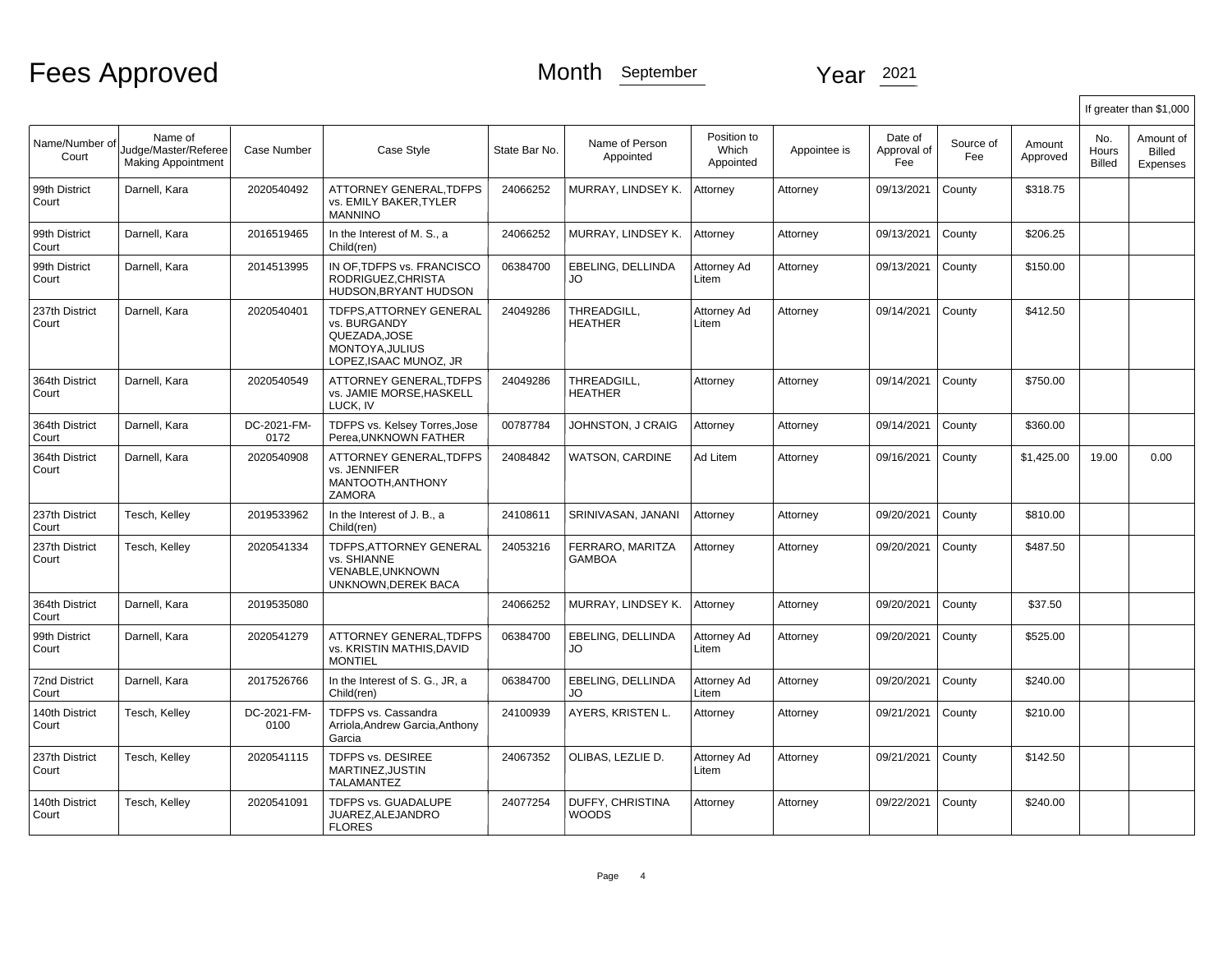|                               |                                                              |                     |                                                                                                                                                                     |               |                                  |                                   |              |                               |                  |                    |                        | If greater than \$1,000         |
|-------------------------------|--------------------------------------------------------------|---------------------|---------------------------------------------------------------------------------------------------------------------------------------------------------------------|---------------|----------------------------------|-----------------------------------|--------------|-------------------------------|------------------|--------------------|------------------------|---------------------------------|
| Name/Number of<br>Court       | Name of<br>Judge/Master/Referee<br><b>Making Appointment</b> | Case Number         | Case Style                                                                                                                                                          | State Bar No. | Name of Person<br>Appointed      | Position to<br>Which<br>Appointed | Appointee is | Date of<br>Approval of<br>Fee | Source of<br>Fee | Amount<br>Approved | No.<br>Hours<br>Billed | Amount of<br>Billed<br>Expenses |
| 137th District<br>Court       | Tesch, Kelley                                                | 2020539114          | ATTORNEY GENERAL.TDFPS<br>vs. CARMEN TAMOYA.DAVID<br>PEREZ, MANUEL RAMIREZ                                                                                          | 24053216      | FERRARO. MARITZA<br>GAMBOA       | Attornev                          | Attorney     | 09/23/2021                    | County           | \$322.50           |                        |                                 |
| 137th District<br>Court       | Tesch, Kelley                                                | DC-2021-FM-<br>0173 | TDFPS vs. Jodi Branscum, Tim<br>Morrell                                                                                                                             | 24100939      | AYERS, KRISTEN L.                | Attorney                          | Attorney     | 09/24/2021                    | County           | \$517.50           |                        |                                 |
| 140th District<br>Court       | Darnell, Kara                                                | 2020541250          | TDFPS vs. AMANDA<br><b>MARR.MICHAEL MARR</b>                                                                                                                        | 24100939      | AYERS, KRISTEN L.                | Attorney                          | Attorney     | 09/24/2021                    | County           | \$90.00            |                        |                                 |
| 140th District<br>Court       | Tesch, Kelley                                                | 2021544002          | TDFPS vs. JO PECK, JASON<br><b>BUSTILLOS</b>                                                                                                                        | 24100939      | AYERS, KRISTEN L.                | Attorney Ad<br>Litem              | Attorney     | 09/24/2021                    | County           | \$322.50           |                        |                                 |
| 237th District<br>Court       | Tesch, Kelley                                                | 2019533968          | In the Interest of I. S., I. S., a<br>Child(ren)                                                                                                                    | 24065783      | MOORE, JAMES M<br>"JIM"          | Attorney                          | Attorney     | 09/24/2021                    | <b>State</b>     | \$1,162.50         | 15.50                  | 0.00                            |
| 237th District<br>Court       | Tesch, Kelley                                                | 2019533968          | In the Interest of I. S., I. S., a<br>Child(ren)                                                                                                                    | 24108297      | LONG, KAYLEE LOU                 | Attorney Ad<br>Litem              | Attorney     | 09/24/2021                    | County           | \$637.50           |                        |                                 |
| 237th District<br>Court       | Tesch, Kelley                                                | 2020540664          | <b>ATTORNEY GENERAL.TDFPS</b><br>vs. MIRANDA GARCIA, DAVID<br>MORALES, JR.JOHNNY<br>RODRIQUEZ, SR                                                                   | 24108297      | LONG. KAYLEE LOU                 | Attorney Ad<br>Litem              | Attorney     | 09/24/2021                    | County           | \$243.75           |                        |                                 |
| 237th District<br>Court       | Tesch, Kelley                                                | 2021545083          | <b>TDFPS vs. CONNIE</b><br>BANUELOS, LORENZO<br><b>GARCIANAVA</b>                                                                                                   | 24108297      | LONG. KAYLEE LOU                 | Attorney Ad<br>Litem              | Attorney     | 09/24/2021                    | County           | \$1,350.00         | 18.00                  | 0.00                            |
| 237th District<br>Court       | Tesch, Kelley                                                | 2020539342          | <b>TDFPS vs. TRACIE</b><br>TRAVIS, CODY DERINGTON                                                                                                                   | 24077254      | DUFFY, CHRISTINA<br><b>WOODS</b> | Attorney Ad<br>Litem              | Attorney     | 09/24/2021                    | County           | \$82.50            |                        |                                 |
| 364th District<br>Court       | Darnell, Kara                                                | 2018532797          | In the Interest of C. B., V. B., N.<br>B.,C. B.,C. B., a Child(ren)                                                                                                 | 24049286      | THREADGILL,<br>HEATHER           | Attorney                          | Attorney     | 09/24/2021                    | County           | \$360.00           |                        |                                 |
| <b>72nd District</b><br>Court | Darnell, Kara                                                | 2019536090          | ATTORNEY GENERAL, TDFPS<br>vs. VICTORIA RAMIREZ, ABEL<br>HERNANDEZ, DEREK DAVILA                                                                                    | 18144800      | SHAW, JIM                        | Attorney Ad<br>Litem              | Attorney     | 09/24/2021                    | County           | \$240.00           |                        |                                 |
| 364th District<br>Court       | Clerk, District                                              | 2021543252          | <b>TDFPS vs. HOLLY</b><br>VASQUEZ.ADAM VASQUEZ                                                                                                                      | 18144800      | SHAW, JIM                        | Attorney                          | Attorney     | 09/24/2021                    | County           | \$285.00           |                        |                                 |
| <b>72nd District</b><br>Court | Darnell, Kara                                                | 2021545250          | TDFPS vs. DAI-JAH<br>MONTES, GABRIEL LOPEZ                                                                                                                          | 18144800      | SHAW, JIM                        | Attorney                          | Attorney     | 09/24/2021                    | County           | \$322.50           |                        |                                 |
| 140th District<br>Court       | Tesch, Kelley                                                | 2018532508          | In the Matter of the Marriage of<br><b>BRITTANY MECHELLE</b><br>SCOTT.TDFPS and JEREMY<br>LYNN SCOTT And In the<br>Interest of A. S., J. S., K. S., a<br>Child(ren) | 24116520      | HILLYER, SCOTT                   | Attorney                          | Attorney     | 09/24/2021                    | County           | \$416.25           |                        |                                 |
| 140th District<br>Court       | Tesch, Kelley                                                | 2018532508          | In the Matter of the Marriage of<br><b>BRITTANY MECHELLE</b><br>SCOTT.TDFPS and JEREMY<br>LYNN SCOTT And In the<br>Interest of A. S., J. S., K. S., a<br>Child(ren) | 24108297      | LONG. KAYLEE LOU                 | Attorney Ad<br>Litem              | Attorney     | 09/24/2021                    | County           | \$1,068.75         | 14.25                  |                                 |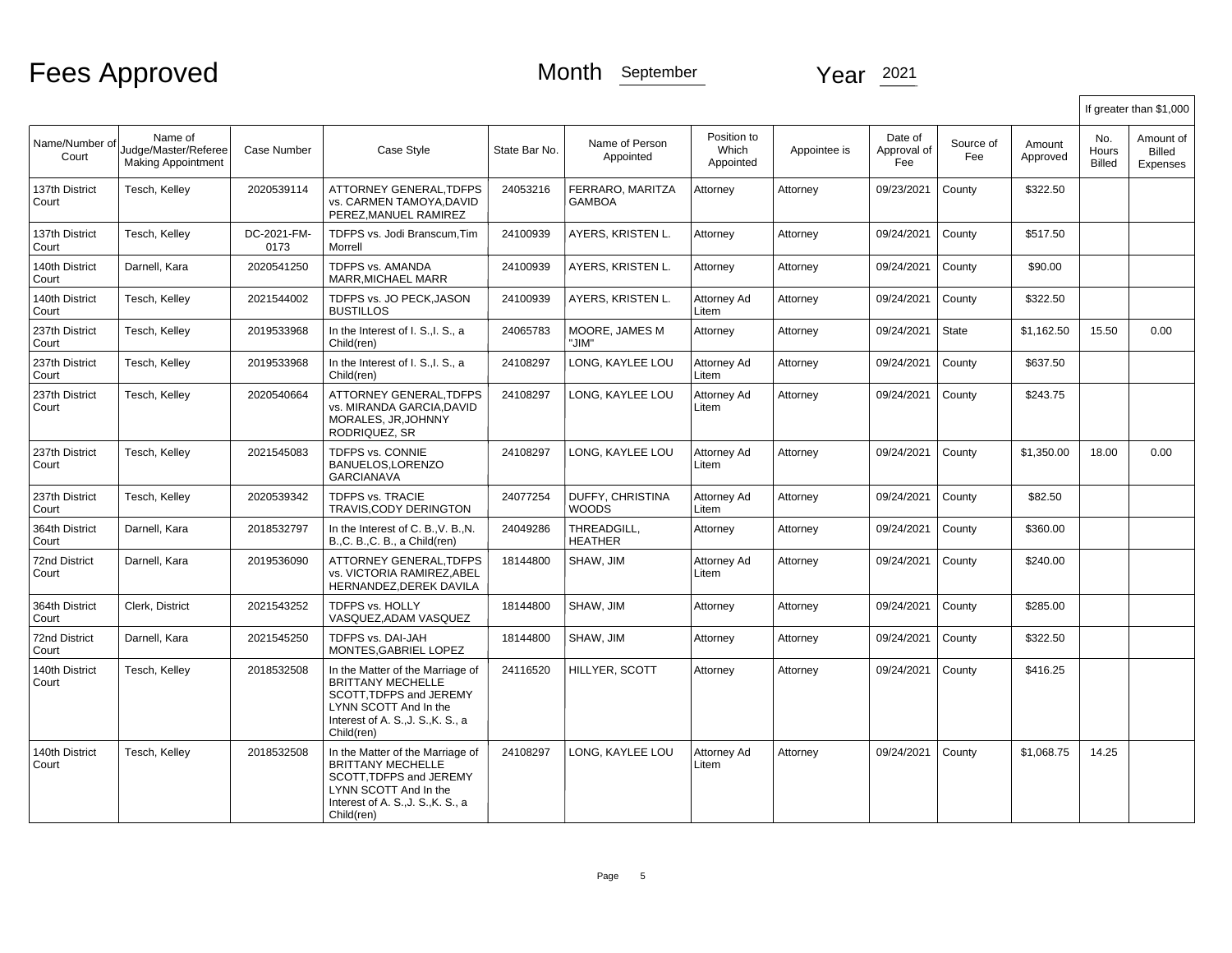|                         |                                                              |             |                                                                                                                                                                     |               |                                         |                                   |              |                               |                  |                    |                        | If greater than \$1,000                |
|-------------------------|--------------------------------------------------------------|-------------|---------------------------------------------------------------------------------------------------------------------------------------------------------------------|---------------|-----------------------------------------|-----------------------------------|--------------|-------------------------------|------------------|--------------------|------------------------|----------------------------------------|
| Name/Number of<br>Court | Name of<br>Judge/Master/Referee<br><b>Making Appointment</b> | Case Number | Case Style                                                                                                                                                          | State Bar No. | Name of Person<br>Appointed             | Position to<br>Which<br>Appointed | Appointee is | Date of<br>Approval of<br>Fee | Source of<br>Fee | Amount<br>Approved | No.<br>Hours<br>Billed | Amount of<br><b>Billed</b><br>Expenses |
| 140th District<br>Court | Tesch, Kelley                                                | 2018532508  | In the Matter of the Marriage of<br><b>BRITTANY MECHELLE</b><br>SCOTT.TDFPS and JEREMY<br>LYNN SCOTT And In the<br>Interest of A. S., J. S., K. S., a<br>Child(ren) | 24032412      | HERNANDEZ.<br><b>NATALIO</b>            | Attorney                          | Attorney     | 09/24/2021                    | County           | \$540.00           |                        |                                        |
| 140th District<br>Court | Tesch, Kelley                                                | 2019537725  | ATTORNEY GENERAL, TDFPS<br>vs. IZABOL ELAM, KEVIN<br><b>SEXTON</b>                                                                                                  | 24065783      | MOORE, JAMES M<br>"JIM"                 | Attorney                          | Attorney     | 09/24/2021                    | <b>State</b>     | \$1,830.00         | 24.40                  |                                        |
| 140th District<br>Court | Tesch, Kelley                                                | 2015517302  |                                                                                                                                                                     | 24065783      | MOORE, JAMES M<br>'JIM"                 | Attorney                          | Attorney     | 09/24/2021                    | <b>State</b>     | \$795.00           |                        |                                        |
| 140th District<br>Court | Tesch, Kelley                                                | 2021545324  | <b>TDFPS vs. SUNNI</b><br>MCCUMSEY.DUSTIN<br>DRENNAN, FATHER<br><b>UNKNOWN</b>                                                                                      | 24077254      | DUFFY, CHRISTINA<br><b>WOODS</b>        | Attorney Ad<br>Litem              | Attorney     | 09/24/2021                    | County           | \$262.50           |                        |                                        |
| 140th District<br>Court | Tesch, Kelley                                                | 2020540300  | TDFPS, ATTORNEY GENERAL<br>vs. JENNIFER<br>HUBBARD.JOEL<br>HUBBARD, KATHY<br>HUBBARD, KWINTIN<br>CHANNELL                                                           | 24108297      | LONG, KAYLEE LOU                        | Attorney Ad<br>Litem              | Attorney     | 09/24/2021                    | County           | \$1,826.25         | 24.35                  |                                        |
| 99th District<br>Court  | Darnell, Kara                                                | 2019534859  | ATTORNEY GENERAL, TDFPS<br>vs. MIRANDA<br>ESQUIVEL, RUBEN ARGUIJO                                                                                                   | 24049286      | THREADGILL,<br><b>HEATHER</b>           | Attorney Ad<br>Litem              | Attorney     | 09/24/2021                    | County           | \$180.00           |                        |                                        |
| 140th District<br>Court | Tesch, Kelley                                                | 2021543598  | <b>TDFPS vs. MELISSA</b><br>STEWART, UNKNOWN<br><b>FATHER</b>                                                                                                       | 24108297      | LONG, KAYLEE LOU                        | Attorney Ad<br>Litem              | Attorney     | 09/24/2021                    | County           | \$225.00           |                        |                                        |
| 137th District<br>Court | Tesch, Kelley                                                | 2019535161  | <b>TDFPS vs. KIRA</b><br><b>WILLIAMS.JULIUS</b><br>HART, LESLIE MILLER                                                                                              | 24065783      | MOORE, JAMES M<br>"JIM"                 | Attorney                          | Attorney     | 09/24/2021                    | County           | \$1,500.00         | 20.00                  | 0.00                                   |
| 137th District<br>Court | Tesch. Kellev                                                | 2020540661  | <b>TDFPS vs. MYRA</b><br>APPLEWHITE.LINDA<br>FREDENBURG, TERRY<br><b>MCBRIDE</b>                                                                                    | 24077254      | <b>DUFFY, CHRISTINA</b><br><b>WOODS</b> | Attorney Ad<br>Litem              | Attorney     | 09/24/2021                    | County           | \$232.50           |                        |                                        |
| 137th District<br>Court | Tesch, Kelley                                                | 2020541168  | <b>ATTORNEY GENERAL.TDFPS</b><br>vs. CHELSE NUNLEY                                                                                                                  | 24108297      | LONG, KAYLEE LOU                        | Attorney Ad<br>Litem              | Attorney     | 09/24/2021                    | County           | \$307.50           |                        |                                        |
| 99th District<br>Court  | Darnell, Kara                                                | 2021543832  | ATTORNEY GENERAL.TDFPS<br>vs. ALEXIS OLIVER, JOHN<br><b>VORHEIS, RISTOL PRIVETTE</b>                                                                                | 07315800      | <b>FOUTS. LEIGH ANN</b>                 | Attorney Ad<br>Litem              | Attorney     | 09/28/2021                    | County           | \$240.00           |                        |                                        |
| 364th District<br>Court | Darnell, Kara                                                | 2021544829  | <b>TDFPS vs. APRIL</b><br>CARRIZALES, UNKNOWN<br>UNKNOWN, JYCE OSBY                                                                                                 | 07315800      | <b>FOUTS. LEIGH ANN</b>                 | Attorney Ad<br>Litem              | Attorney     | 09/28/2021                    | County           | \$232.50           |                        |                                        |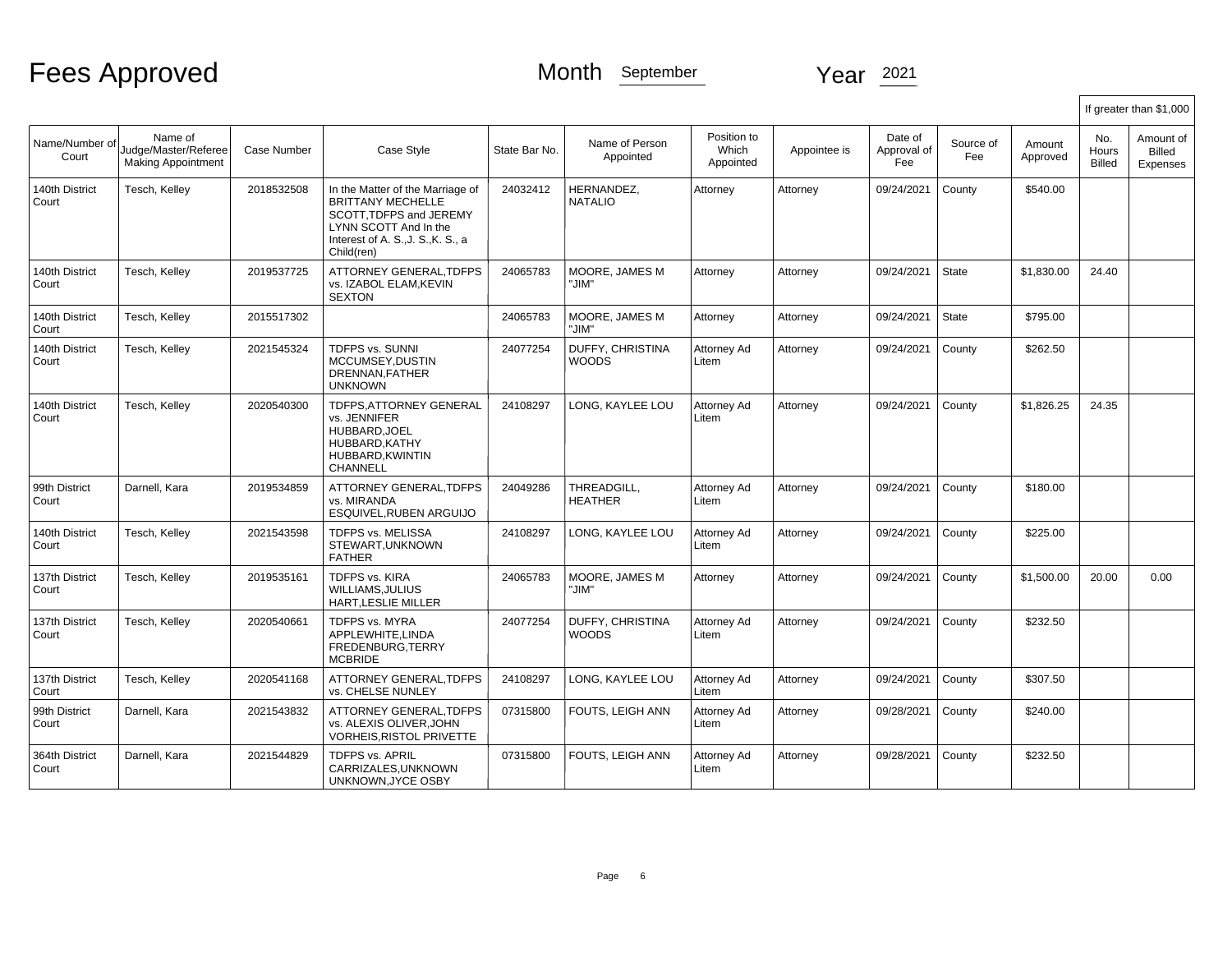|                               |                                                              |                     |                                                                                                                                    |               |                              |                                   |                            |                               |                  |                    |                        | If greater than \$1,000         |
|-------------------------------|--------------------------------------------------------------|---------------------|------------------------------------------------------------------------------------------------------------------------------------|---------------|------------------------------|-----------------------------------|----------------------------|-------------------------------|------------------|--------------------|------------------------|---------------------------------|
| Name/Number of<br>Court       | Name of<br>Judge/Master/Referee<br><b>Making Appointment</b> | Case Number         | Case Style                                                                                                                         | State Bar No. | Name of Person<br>Appointed  | Position to<br>Which<br>Appointed | Appointee is               | Date of<br>Approval of<br>Fee | Source of<br>Fee | Amount<br>Approved | No.<br>Hours<br>Billed | Amount of<br>Billed<br>Expenses |
| 364th District<br>Court       | Darnell, Kara                                                | 2020539618          | <b>TDFPS vs. RAINNA</b><br>SMILEY, SONNY SALAZ,<br>JR.IAN GILLESPIE.IAN<br>GILLESPIE, UNKNOWN<br>UNKNOWN, UNKNOWN<br><b>FATHER</b> | 07315800      | FOUTS, LEIGH ANN             | Attorney                          | Attorney                   | 09/28/2021                    | County           | \$277.50           |                        |                                 |
| 99th District<br>Court        | Darnell, Kara                                                | 2020541287          | ATTORNEY GENERAL vs.<br>JEFFREY GALVAN                                                                                             |               | FOUTS, LEIGH ANN             | Attorney Ad<br>Litem              | Friend or Family<br>Member | 09/28/2021                    | County           | \$457.50           |                        |                                 |
| <b>72nd District</b><br>Court | Darnell, Kara                                                | DC-2021-FM-<br>0149 | TDFPS vs. Billy<br>Maldonado, Beto Ortiz, Louis<br>Perez, Jeff Ramiro, Francis<br>Zapata, Jeremy Fininen                           | 07315800      | FOUTS, LEIGH ANN             | Attorney Ad<br>Litem              | Attorney                   | 09/28/2021                    | County           | \$547.50           |                        |                                 |
| 140th District<br>Court       | Tesch, Kelley                                                | 2020539197          | ATTORNEY GENERAL, TDFPS<br>vs. MARSHIA<br>MONTIEL, XAVIER<br><b>GUZMAN, ISAAC PICON</b>                                            | 24032412      | HERNANDEZ,<br><b>NATALIO</b> | Attorney                          | Attorney                   | 09/28/2021                    | County           | \$412.50           |                        |                                 |
| 237th District<br>Court       | Tesch, Kelley                                                | 2021543834          | TDFPS vs. SELENA<br>PRUETT, MAYNOR SARCENO                                                                                         | 24067352      | OLIBAS, LEZLIE D.            | Attorney                          | Attorney                   | 09/28/2021                    | County           | \$157.50           |                        |                                 |
| 140th District<br>Court       | Tesch, Kelley                                                | 2020539197          | ATTORNEY GENERAL, TDFPS<br>vs. MARSHIA<br>MONTIEL, XAVIER<br><b>GUZMAN, ISAAC PICON</b>                                            | 24067352      | OLIBAS, LEZLIE D.            | Attorney Ad<br>Litem              | Attorney                   | 09/28/2021                    | County           | \$427.50           |                        |                                 |
| 140th District<br>Court       | Tesch, Kelley                                                | 2018532293          |                                                                                                                                    | 24067352      | OLIBAS, LEZLIE D.            | Attorney Ad<br>Litem              | Attorney                   | 09/28/2021                    | County           | \$15.00            |                        |                                 |
| 140th District<br>Court       | Tesch, Kelley                                                | 2020541247          | ATTORNEY GENERAL, TDFPS<br>vs. HELEN<br>VASQUEZ, UNKNOWN<br><b>FATHER</b>                                                          | 24067352      | olibas, lezlie d.            | Attorney                          | Attorney                   | 09/28/2021                    | County           | \$165.00           |                        |                                 |
| 137th District<br>Court       | Tesch, Kelley                                                | 2020540661          | TDFPS vs. MYRA<br>APPLEWHITE, LINDA<br>FREDENBURG.TERRY<br><b>MCBRIDE</b>                                                          |               | FREDENBURG, LINDA            | Attorney                          | Attorney                   | 09/28/2021                    | County           | \$210.00           |                        |                                 |
| 140th District<br>Court       | Tesch, Kelley                                                | 2021544515          | TDFPS vs. RUBY<br>SEGURA, CARLOS<br>CASTILLO.ROGER<br>RODRIGUEZ, LORENZO<br>SOSA, JR, ROGER<br>RODRIGUEZ, LORENZO<br>SOSA, JR      | 24071119      | OLIBAS-YANEZ,<br>LINDSAY M.  | Attorney Ad<br>Litem              | Attorney                   | 09/28/2021                    | County           | \$15.00            |                        |                                 |
| 237th District<br>Court       | Tesch, Kelley                                                | 2020540421          | In the Interest of M. G., a<br>Child(ren)                                                                                          | 24071119      | OLIBAS-YANEZ.<br>LINDSAY M.  | Attorney Ad<br>Litem              | Attorney                   | 09/28/2021                    | County           | \$157.50           |                        |                                 |
| 237th District<br>Court       | Tesch, Kelley                                                | 2021544389          | TDFPS vs. BREANNA<br>LEAKE, JUAN MALDONADO                                                                                         | 24071119      | OLIBAS-YANEZ,<br>LINDSAY M.  | Attorney                          | Attorney                   | 09/28/2021                    | County           | \$22.50            |                        |                                 |
| 237th District<br>Court       | Tesch, Kelley                                                | 2020540874          | ATTORNEY GENERAL, TDFPS<br>vs. CHELBY PRIETO, MARK<br><b>PLATA</b>                                                                 | 24071119      | OLIBAS-YANEZ,<br>LINDSAY M.  | Attorney                          | Attorney                   | 09/28/2021                    | County           | \$37.50            |                        |                                 |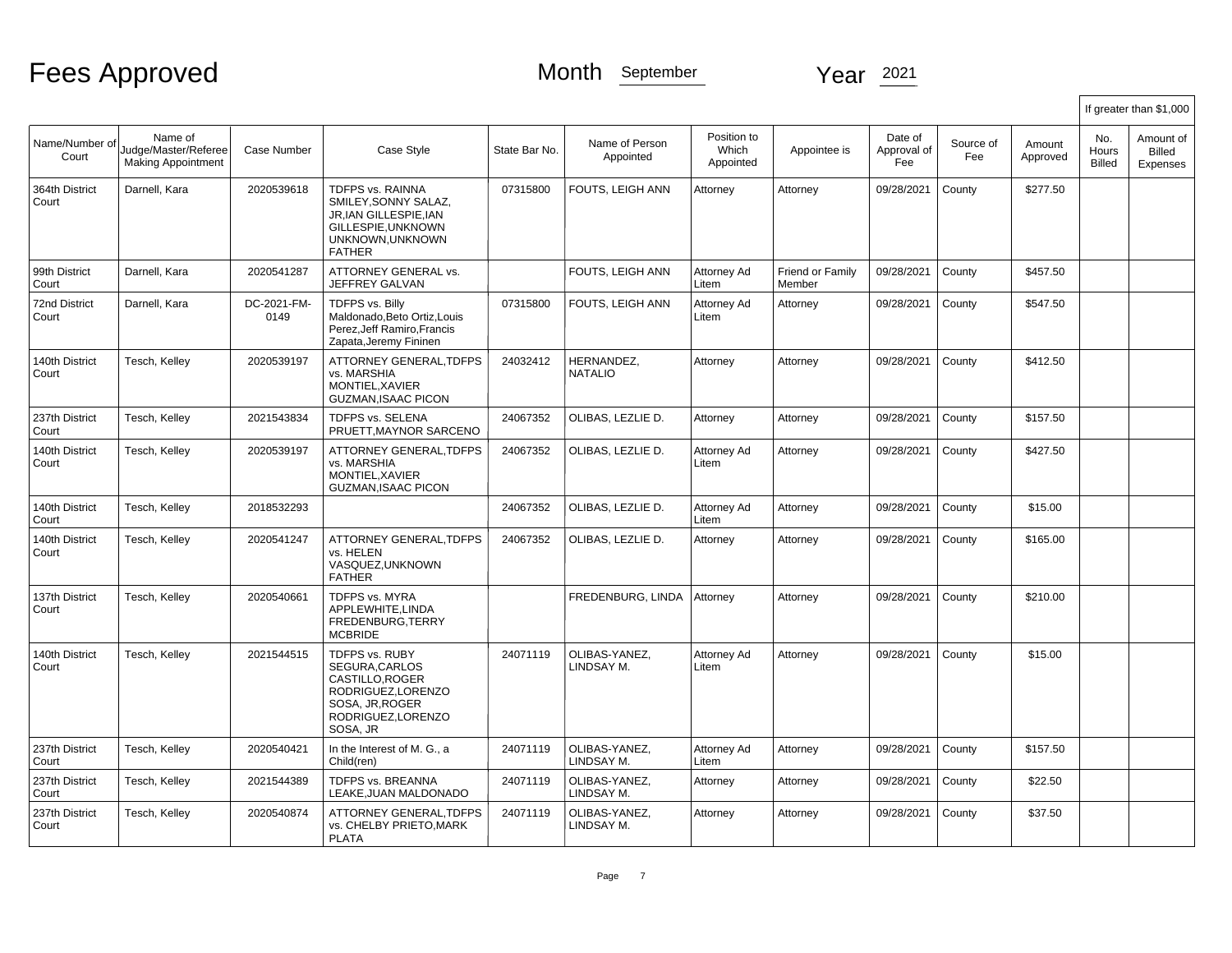|                               |                                                              |                     |                                                                                              |               |                             |                                   |              |                               |                  |                    |                               | If greater than \$1,000         |
|-------------------------------|--------------------------------------------------------------|---------------------|----------------------------------------------------------------------------------------------|---------------|-----------------------------|-----------------------------------|--------------|-------------------------------|------------------|--------------------|-------------------------------|---------------------------------|
| Name/Number of<br>Court       | Name of<br>Judge/Master/Referee<br><b>Making Appointment</b> | Case Number         | Case Style                                                                                   | State Bar No. | Name of Person<br>Appointed | Position to<br>Which<br>Appointed | Appointee is | Date of<br>Approval of<br>Fee | Source of<br>Fee | Amount<br>Approved | No.<br>Hours<br><b>Billed</b> | Amount of<br>Billed<br>Expenses |
| 237th District<br>Court       | Tesch, Kelley                                                | 2020541717          | <b>TDFPS.ATTORNEY GENERAL</b><br>vs. DIANA TREVINO                                           | 24071119      | OLIBAS-YANEZ.<br>LINDSAY M. | Attorney Ad<br>Litem              | Attorney     | 09/28/2021                    | County           | \$45.00            |                               |                                 |
| 237th District<br>Court       | Tesch, Kelley                                                | 2020541334          | TDFPS, ATTORNEY GENERAL<br>vs. SHIANNE<br>VENABLE.UNKNOWN<br>UNKNOWN.DEREK BACA              | 24071119      | OLIBAS-YANEZ.<br>LINDSAY M. | Attorney                          | Attorney     | 09/28/2021                    | County           | \$60.00            |                               |                                 |
| 137th District<br>Court       | Tesch, Kelley                                                | DC-2021-FM-<br>0141 | IN THE INTEREST OF A<br><b>CHILD</b>                                                         | 24108611      | SRINIVASAN, JANANI          | Attorney Ad<br>Litem              | Attorney     | 09/28/2021                    | County           | \$585.00           |                               |                                 |
| <b>72nd District</b><br>Court | Darnell, Kara                                                | 2019536879          | ATTORNEY GENERAL, TDFPS<br>vs. AMY RAMOS, ANGEL<br>CHAVEZ                                    | 24066252      | MURRAY, LINDSEY K.          | Attorney                          | Attorney     | 09/28/2021                    | County           | \$206.25           |                               |                                 |
| <b>72nd District</b><br>Court | Darnell, Kara                                                | 2020541285          | ATTORNEY GENERAL.TDFPS<br>vs. DEMONICA JAMES, ARDIE<br><b>TAYLOR</b>                         | 24066252      | MURRAY, LINDSEY K.          | Attorney                          | Attorney     | 09/28/2021                    | County           | \$131.25           |                               |                                 |
| <b>72nd District</b><br>Court | Darnell, Kara                                                | 2020541779          | TDFPS vs. DEBORAH<br><b>CLARK.LOY CLARK</b>                                                  | 24066252      | MURRAY, LINDSEY K.          | Attorney                          | Attorney     | 09/28/2021                    | County           | \$281.25           |                               |                                 |
| 72nd District<br>Court        | Darnell, Kara                                                | 2020540083          | <b>TDFPS vs. FELECIA</b><br>MCFALLS, TYRELL<br><b>BAILEY DERRICK</b><br>RODGERS.ROMAR COUNCE | 24066252      | MURRAY, LINDSEY K.          | Attorney                          | Attorney     | 09/28/2021                    | County           | \$206.25           |                               |                                 |
| 140th District<br>Court       | Tesch, Kelley                                                | 2019535290          | <b>TDFPS vs. MEGAN</b><br>RIOS, VICENTE SALAS                                                | 24065783      | MOORE. JAMES M<br>"JIM"     | Attorney                          | Attorney     | 09/28/2021                    | State            | \$952.50           |                               |                                 |
| 237th District<br>Court       | Tesch, Kellev                                                | 2019537880          | ATTORNEY GENERAL, TDFPS<br>vs. BETHANY<br>KNICKERBOCKER, MATTHEW<br><b>BURLESON</b>          | 24065783      | MOORE. JAMES M<br>"JIM"     | Attornev                          | Attorney     | 09/29/2021                    | State            | \$307.50           |                               |                                 |
| 237th District<br>Court       | Tesch, Kelley                                                | 2020540210          | ATTORNEY GENERAL.TDFPS<br>vs. CONNIE<br>MARTINEZ, JOSHUA FARMER                              | 24065783      | MOORE. JAMES M<br>"JIM"     | Attorney                          | Attorney     | 09/29/2021                    | State            | \$1,057.50         | 14.10                         | 0.00                            |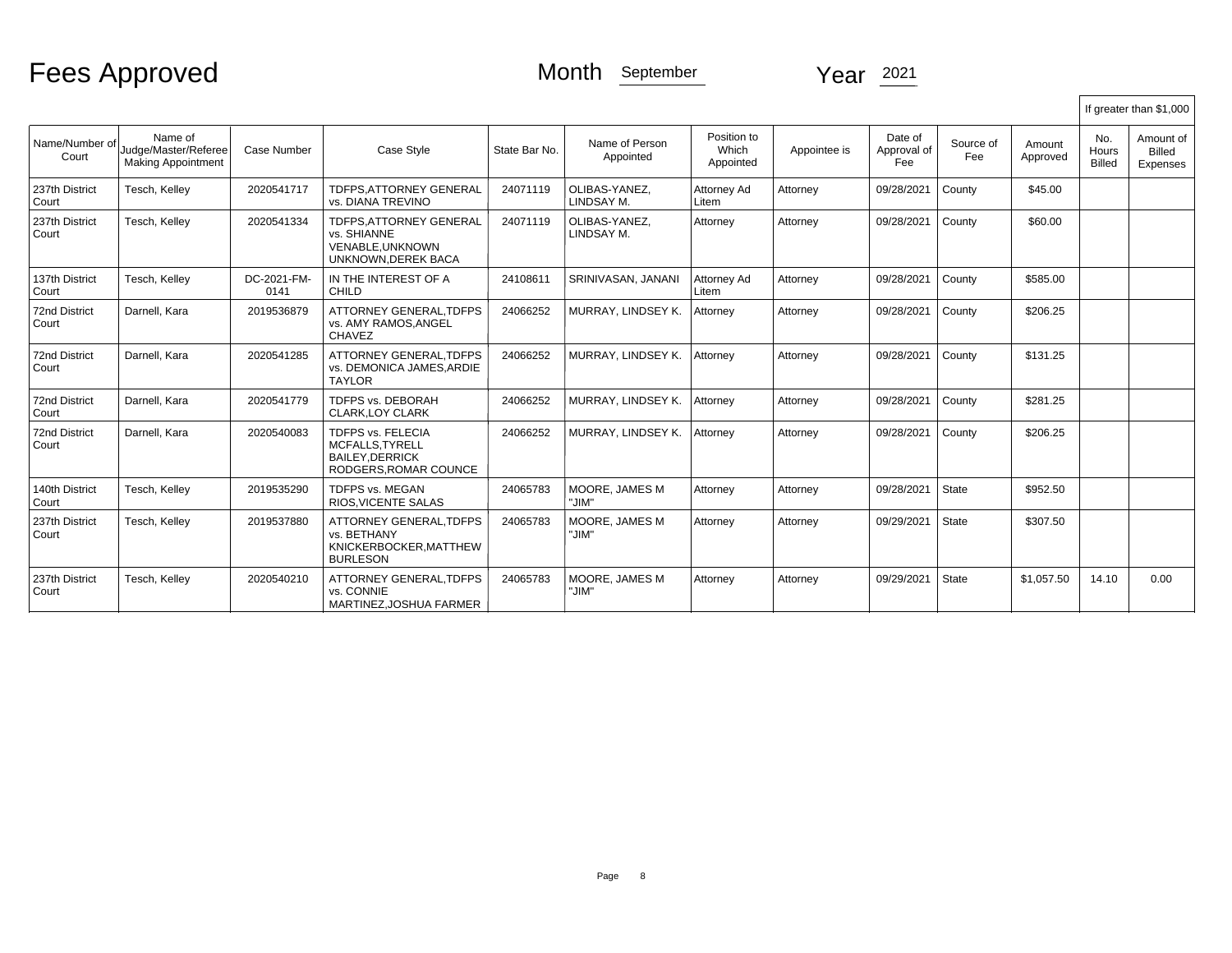# Appointments Approved Month September Year 2021

| Name/Number of<br>Court              | Name of<br>Judge/Master/Referee<br><b>Making Appointment</b> | Case Number | Case Style                                                                                                                                              | State Bar No. | Name of Person<br>Appointed | Position to Which<br>Appointed | Appointee is    | Date of<br>Appointment |
|--------------------------------------|--------------------------------------------------------------|-------------|---------------------------------------------------------------------------------------------------------------------------------------------------------|---------------|-----------------------------|--------------------------------|-----------------|------------------------|
| 364th District Court   Darnell, Kara |                                                              | 2020539477  | TDFPS, ATTORNEY GENERAL vs.<br>SABELA LOVINGTON, CHRISTOPHER<br><b>LOVINGTON</b>                                                                        | 24084842      | <b>WATSON, CARDINE</b>      | Attorney                       | Attorney        | 09/01/2021             |
| 140th District Court                 | Tesch, Kelley                                                | 2018532508  | In the Matter of the Marriage of<br>BRITTANY MECHELLE SCOTT, TDFPS<br>and JEREMY LYNN SCOTT And In the<br>Interest of A. S., J. S., K. S., a Child(ren) | 24108297      | LONG, KAYLEE LOU            | <b>Attorney Ad Litem</b>       | Attorney        | 09/01/2021             |
| <b>72nd District Court</b>           | Darnell, Kara                                                | 2019536879  | ATTORNEY GENERAL, TDFPS vs. AMY<br>RAMOS, ANGEL CHAVEZ                                                                                                  | 24066252      | MURRAY. LINDSEY             | Attorney                       | Attorney        | 09/09/2021             |
| <b>72nd District Court</b>           | Darnell, Kara                                                | 2020539968  | TDFPS vs. FELECIA MCFALLS, TYRELL<br><b>BAILEY, SR.DERRICK</b><br>ROGERS.ROMAR COUNCE                                                                   | 24066252      | MURRAY, LINDSEY<br>K.       | Attorney                       | Attorney        | 09/13/2021             |
| 99th District Court                  | Darnell, Kara                                                | 2020540492  | ATTORNEY GENERAL, TDFPS vs.<br>EMILY BAKER, TYLER MANNINO                                                                                               | 24066252      | MURRAY, LINDSEY<br>rv.      | Attorney                       | <b>Attorney</b> | 09/14/2021             |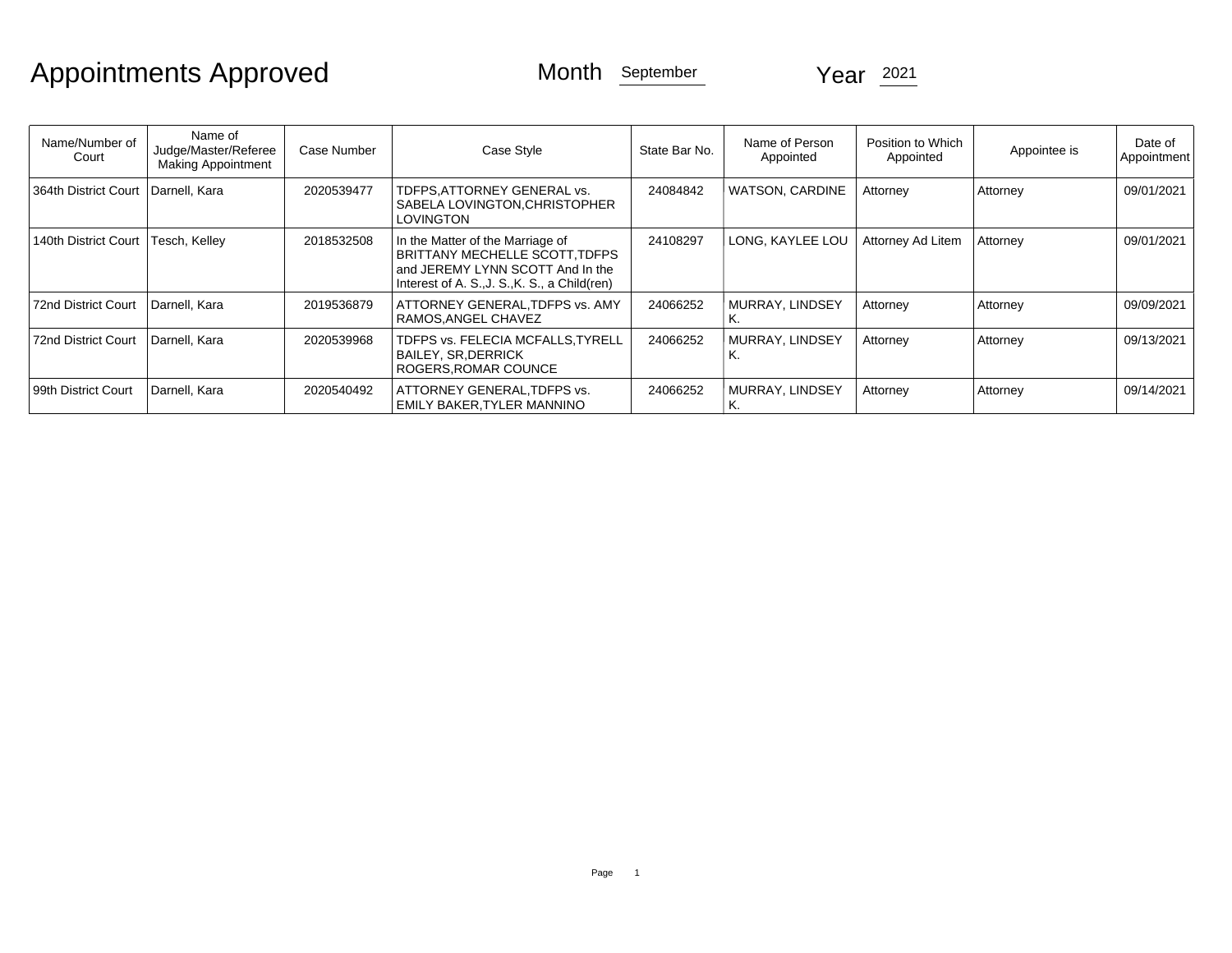|                           |                                                              |             |                                                                                                                                                                              |               |                             |                                   |              |                               |                  |                    |                               | If greater than \$1,000         |
|---------------------------|--------------------------------------------------------------|-------------|------------------------------------------------------------------------------------------------------------------------------------------------------------------------------|---------------|-----------------------------|-----------------------------------|--------------|-------------------------------|------------------|--------------------|-------------------------------|---------------------------------|
| Name/Number of<br>Court   | Name of<br>Judge/Master/Referee<br><b>Making Appointment</b> | Case Number | Case Style                                                                                                                                                                   | State Bar No. | Name of Person<br>Appointed | Position to<br>Which<br>Appointed | Appointee is | Date of<br>Approval of<br>Fee | Source of<br>Fee | Amount<br>Approved | No.<br>Hours<br><b>Billed</b> | Amount of<br>Billed<br>Expenses |
| County Court at<br>Law #1 | Darnell, Kara                                                | 2019537787  | ATTORNEY GENERAL, TDFPS<br>vs. VANGIE VASQUEZ.HOSEA<br>JONES.MANUEL<br>RODRIGUEZ, GUADALUPE<br><b>REYES</b>                                                                  | 18144800      | SHAW, JIM                   | Attorney                          | Attorney     | 09/01/2021                    | County           | \$405.00           |                               |                                 |
| County Court at<br>Law #1 | Darnell, Kara                                                | 2020541845  | ATTORNEY GENERAL.TDFPS<br>vs. HEAVEN<br>HAMPTON, HEATH<br>BENTLEY.SETH COWAN                                                                                                 | 07315800      | FOUTS. LEIGH ANN            | Attorney Ad<br>Litem              | Attorney     | 09/01/2021                    | County           | \$480.00           |                               |                                 |
| County Court at<br>Law #1 | Darnell, Kara                                                | 2019537854  | ATTORNEY GENERAL, TDFPS<br>vs. KELCEY MAYS, RUSSEL<br><b>ROSS</b>                                                                                                            | 24084842      | <b>WATSON, CARDINE</b>      | Attorney Ad<br>Litem              | Attorney     | 09/01/2021                    | County           | \$1,031.25         | 13.75                         | 0.00                            |
| County Court at<br>Law #1 | Darnell, Kara                                                | 2017525546  | TDFPS vs. CHASITIE<br>CONDREN, JUSTIN NEWSOM                                                                                                                                 | 24084842      | <b>WATSON, CARDINE</b>      | Attorney Ad<br>Litem              | Attorney     | 09/01/2021                    | County           | \$356.25           |                               |                                 |
| County Court at<br>Law #3 | Tesch, Kelley                                                | 2020540168  | ATTORNEY GENERAL, TDFPS<br>vs. KATHERINA<br><b>GARCIA.BRANDON</b><br>HERNANDEZ, MARTIN<br><b>GONZALEZ</b>                                                                    | 10937420      | JONES, DENIECE              | Attorney Ad<br>Litem              | Attorney     | 09/01/2021                    | County           | \$1,170.00         | 15.60                         | 0.00                            |
| County Court at<br>Law #3 | Tesch, Kelley                                                | 2018529019  | ATTORNEY GENERAL.TDFPS<br>vs. MELISSA<br>SEPULVEDA, JAMES<br><b>ASCENCIO</b>                                                                                                 | 24085477      | MIRLL, JENNIFER             | Attorney Ad<br>Litem              | Attorney     | 09/01/2021                    | County           | \$510.00           |                               |                                 |
| County Court at<br>Law #2 | Darnell, Kara                                                | 2018532069  | In the Matter of the Marriage of<br><b>ATTORNEY</b><br>GENERAL, JUSTIN BRYAN<br>NORTON.TDFPS and<br>ALEXANDRA EMILY NORTON<br>And In the Interest of B. N., a<br>Child(ren)  | 24058331      | CARTER, AARON               | Attorney                          | Attorney     | 09/03/2021                    | County           | \$1,500.00         | 20.00                         | 0.00                            |
| County Court at<br>Law #2 | Darnell, Kara                                                | 2018532069  | In the Matter of the Marriage of<br><b>ATTORNEY</b><br>GENERAL, JUSTIN BRYAN<br>NORTON, TDFPS and<br>ALEXANDRA EMILY NORTON<br>And In the Interest of B. N., a<br>Child(ren) | 06384700      | EBELING, DELLINDA<br>JO.    | Attorney Ad<br>Litem              | Attorney     | 09/03/2021                    | County           | \$450.00           |                               |                                 |
| County Court at<br>Law #2 | Darnell, Kara                                                | 2020541815  | ATTORNEY GENERAL, TDFPS<br>vs. KEANNA FLORES.JOSE<br>DOMINGUEZ, STEVEN<br><b>GONZALES</b>                                                                                    | 24082425      | WELDY, RACHEL R.            | Attorney Ad<br>Litem              | Attorney     | 09/03/2021                    | County           | \$393.75           |                               |                                 |
| County Court at<br>Law #1 | Darnell, Kara                                                | 2021544634  |                                                                                                                                                                              | 24082425      | WELDY, RACHEL R.            | Attorney Ad<br>Litem              | Attorney     | 09/03/2021                    | County           | \$412.50           |                               |                                 |
| County Court at<br>Law #2 | Darnell, Kara                                                | 2021545086  | <b>TDFPS vs. ANDY</b><br>MOBLEY, TERRA MCDONALD                                                                                                                              | 24082425      | WELDY, RACHEL R.            | Attorney Ad<br>Litem              | Attorney     | 09/03/2021                    | County           | \$468.75           |                               |                                 |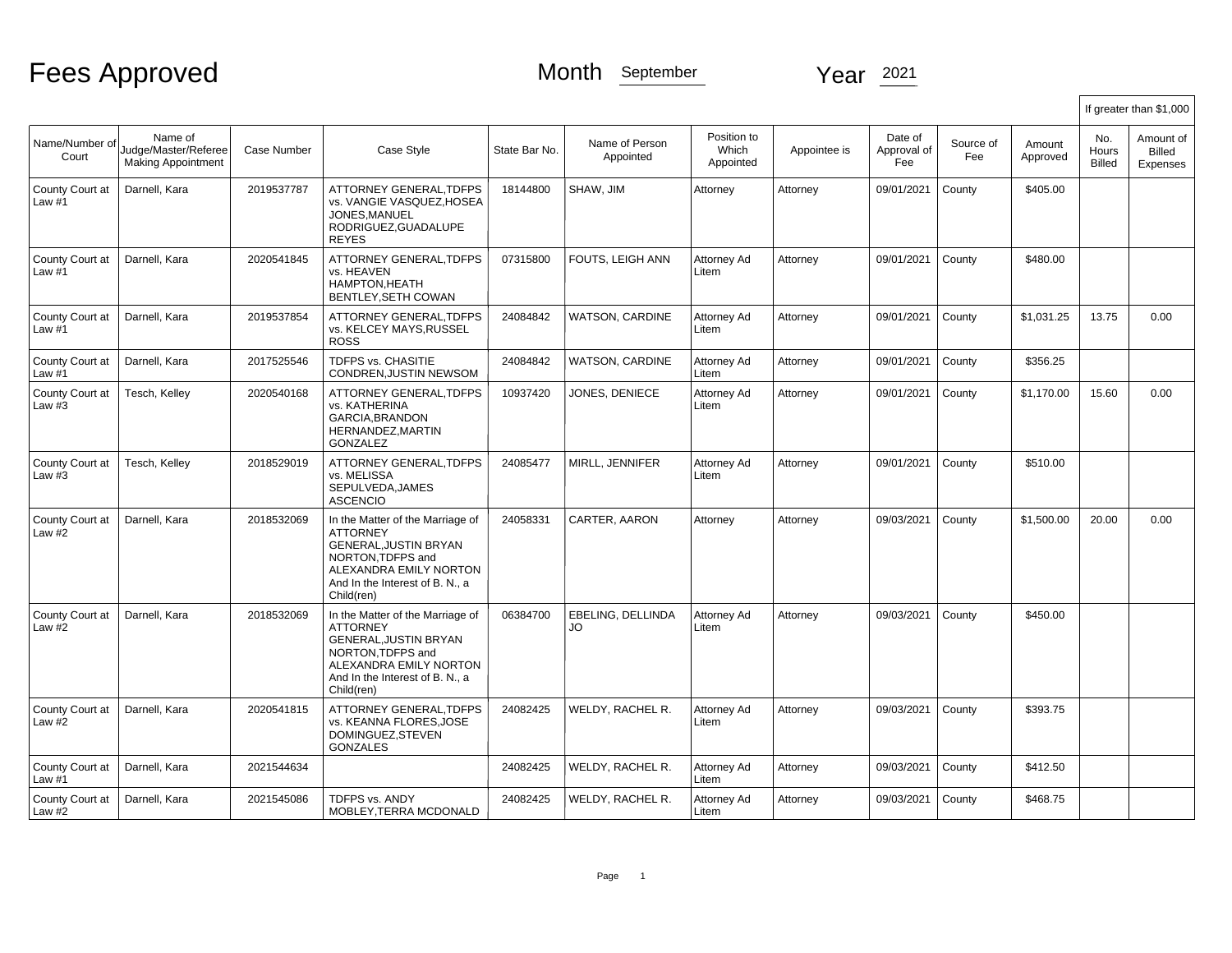|                             |                                                              |             |                                                                                                                                           |               |                                   |                                   |              |                               |                  |                    |                               | If greater than \$1,000                |
|-----------------------------|--------------------------------------------------------------|-------------|-------------------------------------------------------------------------------------------------------------------------------------------|---------------|-----------------------------------|-----------------------------------|--------------|-------------------------------|------------------|--------------------|-------------------------------|----------------------------------------|
| Name/Number of<br>Court     | Name of<br>Judge/Master/Referee<br><b>Making Appointment</b> | Case Number | Case Style                                                                                                                                | State Bar No. | Name of Person<br>Appointed       | Position to<br>Which<br>Appointed | Appointee is | Date of<br>Approval of<br>Fee | Source of<br>Fee | Amount<br>Approved | No.<br>Hours<br><b>Billed</b> | Amount of<br><b>Billed</b><br>Expenses |
| County Court at<br>Law $#2$ | Darnell, Kara                                                | 2020539900  | <b>ATTORNEY GENERAL.TDFPS</b><br>vs. MERCEDES<br>SALAS.ANTWAN<br><b>GADSON.DONALD BUTLER</b>                                              | 18144800      | SHAW, JIM                         | Attorney                          | Attorney     | 09/03/2021                    | County           | \$637.50           |                               |                                        |
| County Court at<br>Law #3   | Tesch, Kelley                                                | 2020540242  | ATTORNEY GENERAL, TDFPS<br>vs. VICTORIA GARCIA, SHANE<br>MORIN, TIMOTHY PEREZ                                                             | 24081755      | TREVINO, LIZA                     | Attorney Ad<br>Litem              | Attorney     | 09/07/2021                    | County           | \$1,012.50         | 13.50                         | 0.00                                   |
| County Court at<br>Law $#3$ | Tesch, Kelley                                                | 2020540242  | ATTORNEY GENERAL, TDFPS<br>vs. VICTORIA GARCIA, SHANE<br>MORIN, TIMOTHY PEREZ                                                             | 24081755      | TREVINO, LIZA                     | Attorney Ad<br>Litem              | Attorney     | 09/07/2021                    | County           | \$877.50           |                               |                                        |
| County Court at<br>Law #2   | Darnell, Kara                                                | 2018530231  | ATTORNEY GENERAL, TDFPS<br>vs. KACHEENA<br>CONRAD, JOSE RESENDEZ                                                                          | 24066252      | MURRAY, LINDSEY K.                | Attorney                          | Attorney     | 09/08/2021                    | County           | \$337.50           |                               |                                        |
| County Court at<br>Law #2   | Darnell, Kara                                                | 2020541446  | TDFPS vs. HALEY<br>HERNANDEZ, ROBERT<br><b>SEGURA</b>                                                                                     | 24066252      | MURRAY, LINDSEY K.                | Attorney                          | Attorney     | 09/09/2021                    | County           | \$206.25           |                               |                                        |
| County Court at<br>Law #3   | Tesch, Kelley                                                | 2020541151  | ATTORNEY GENERAL, TDFPS<br>vs. MISTY MOSS, LONNIE<br><b>TURNER, KEONTREY</b><br>JACKSON, DEDRICK<br>TRAYLOR.TABRODRICK<br><b>CRADDOCK</b> | 24053216      | FERRARO, MARITZA<br><b>GAMBOA</b> | Attorney                          | Attorney     | 09/10/2021                    | Applicant        | \$787.50           |                               |                                        |
| County Court at<br>Law #1   | Darnell, Kara                                                | 2021542970  | <b>TDFPS vs. SHEENA</b><br>LEWIS.ROBERT WALKER                                                                                            | 24066252      | MURRAY, LINDSEY K.                | Attorney                          | Attorney     | 09/13/2021                    | County           | \$431.25           |                               |                                        |
| County Court at<br>Law #1   | Darnell, Kara                                                | 2019537787  | ATTORNEY GENERAL, TDFPS<br>vs. VANGIE VASQUEZ, HOSEA<br>JONES.MANUEL<br>RODRIGUEZ, GUADALUPE<br><b>REYES</b>                              | 24066252      | MURRAY, LINDSEY K.                | Attorney                          | Attorney     | 09/13/2021                    | County           | \$206.25           |                               |                                        |
| County Court at<br>Law #1   | Darnell, Kara                                                | 2020541655  | <b>ATTORNEY GENERAL.TDFPS</b><br>vs. KARI VAN BURT.WAYNE<br><b>BEARDEN</b>                                                                | 24066252      | MURRAY, LINDSEY K.                | Attorney                          | Attorney     | 09/13/2021                    | County           | \$356.25           |                               |                                        |
| County Court at<br>Law $#2$ | Darnell, Kara                                                | 2020541446  | <b>TDFPS vs. HALEY</b><br>HERNANDEZ, ROBERT<br><b>SEGURA</b>                                                                              | 18144800      | SHAW, JIM                         | Attorney                          | Attorney     | 09/13/2021                    | County           | \$247.50           |                               |                                        |
| County Court at<br>Law $#2$ | Darnell, Kara                                                | 2019535647  | <b>TDFPS vs. AGATHA</b><br>CABALLERO, RICKY<br>CABALLERO                                                                                  | 24049286      | THREADGILL.<br><b>HEATHER</b>     | Attorney Ad<br>Litem              | Attorney     | 09/14/2021                    | County           | \$337.50           |                               |                                        |
| County Court at<br>Law #1   | Darnell, Kara                                                | 2018533056  | <b>ATTORNEY GENERAL.TDFPS</b><br>vs. ASHLEY<br>RODRIGUEZ, UNKNOWN<br>FATHER, ARTURO BARRIOS                                               | 24049286      | THREADGILL,<br><b>HEATHER</b>     | Attorney                          | Attorney     | 09/14/2021                    | County           | \$232.50           |                               |                                        |
| County Court at<br>Law $#2$ | Darnell, Kara                                                | 2020539900  | ATTORNEY GENERAL, TDFPS<br>vs. MERCEDES<br>SALAS, ANTWAN<br><b>GADSON, DONALD BUTLER</b>                                                  | 24049286      | THREADGILL,<br><b>HEATHER</b>     | Attorney                          | Attorney     | 09/14/2021                    | County           | \$615.00           |                               |                                        |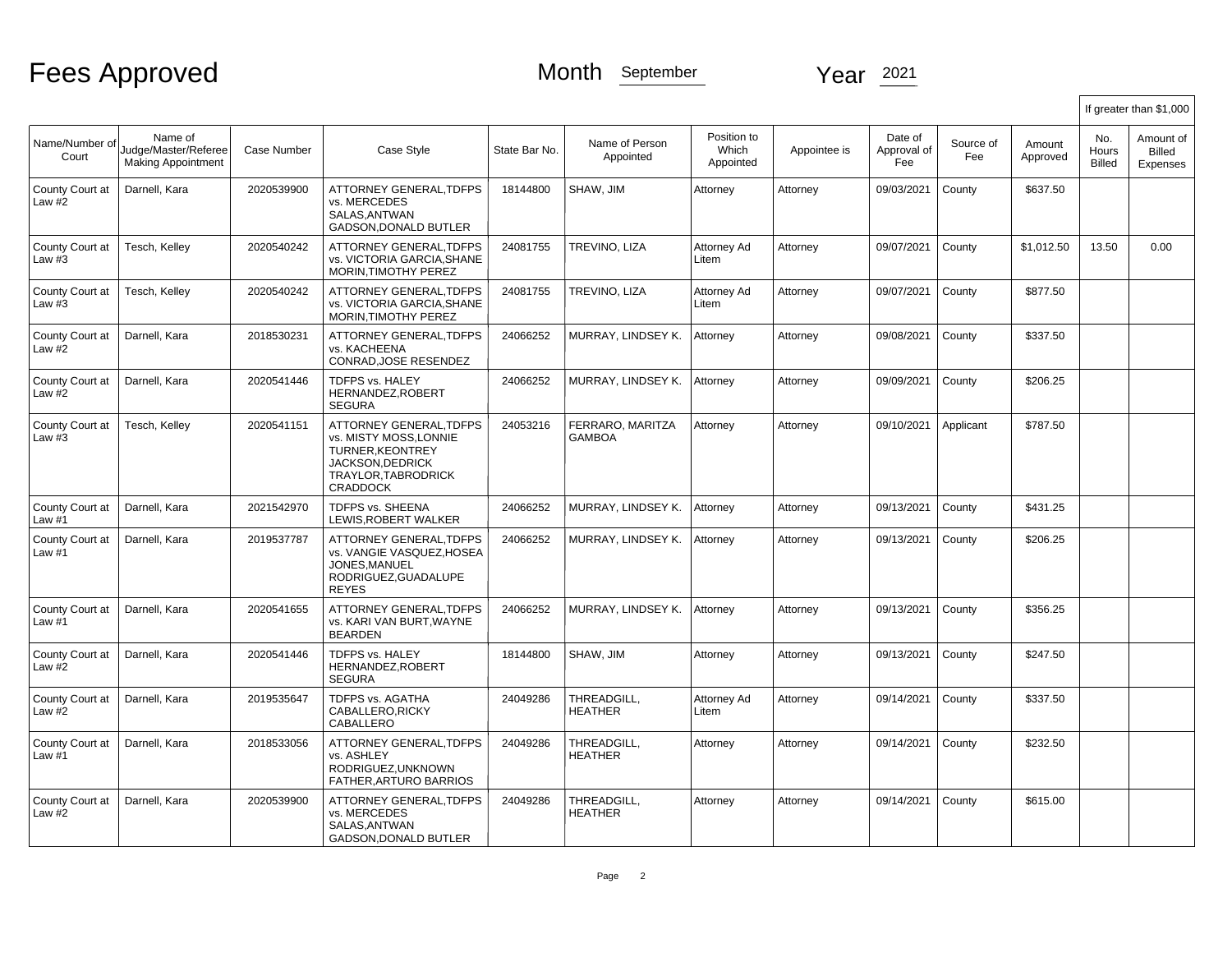|                             |                                                              |             |                                                                                                                                                |               |                                         |                                   |              |                               |                  |                    |                               | If greater than \$1,000                |
|-----------------------------|--------------------------------------------------------------|-------------|------------------------------------------------------------------------------------------------------------------------------------------------|---------------|-----------------------------------------|-----------------------------------|--------------|-------------------------------|------------------|--------------------|-------------------------------|----------------------------------------|
| Name/Number of<br>Court     | Name of<br>Judge/Master/Referee<br><b>Making Appointment</b> | Case Number | Case Style                                                                                                                                     | State Bar No. | Name of Person<br>Appointed             | Position to<br>Which<br>Appointed | Appointee is | Date of<br>Approval of<br>Fee | Source of<br>Fee | Amount<br>Approved | No.<br>Hours<br><b>Billed</b> | Amount of<br><b>Billed</b><br>Expenses |
| County Court at<br>Law #2   | Darnell, Kara                                                | 2020539900  | <b>ATTORNEY GENERAL.TDFPS</b><br>vs. MERCEDES<br>SALAS.ANTWAN<br>GADSON, DONALD BUTLER                                                         | 24084842      | <b>WATSON, CARDINE</b>                  | Attorney Ad<br>Litem              | Attorney     | 09/16/2021                    | County           | \$2,887.50         | 38.50                         | 0.00                                   |
| County Court at<br>Law #2   | Darnell, Kara                                                | 2021543714  | <b>ATTORNEY GENERAL.TDFPS</b><br>vs. HERMELINDA<br>DOMINGUEZ.JEORGE<br><b>DOMINGUEZ</b>                                                        | 24066252      | MURRAY, LINDSEY K.                      | Attorney                          | Attorney     | 09/20/2021                    | County           | \$206.25           |                               |                                        |
| County Court at<br>Law #3   | Tesch, Kelley                                                | 2014510266  |                                                                                                                                                | 24100939      | AYERS. KRISTEN L.                       | Attornev Ad<br>Litem              | Attorney     | 09/21/2021                    | County           | \$285.00           |                               |                                        |
| County Court at<br>Law #3   | Tesch, Kelley                                                | 2020541465  | ATTORNEY GENERAL, TDFPS<br>vs. PHUONG<br>NGUYEN.KHANH NGUYEN                                                                                   | 24077254      | DUFFY, CHRISTINA<br>WOODS               | Attorney Ad<br>Litem              | Attorney     | 09/22/2021                    | County           | \$367.50           |                               |                                        |
| County Court at<br>Law #3   | Tesch, Kelley                                                | 2020541465  | <b>ATTORNEY GENERAL.TDFPS</b><br>vs. PHUONG<br>NGUYEN, KHANH NGUYEN                                                                            | 24053216      | FERRARO, MARITZA<br>GAMBOA              | Attorney                          | Attorney     | 09/23/2021                    | Applicant        | \$445.00           |                               |                                        |
| County Court at<br>Law $#3$ | Tesch, Kelley                                                | 2019535267  | ATTORNEY GENERAL.TDFPS<br>vs. ADAM TENORIO.ADELINA<br>SANCHEZ.ADELINA BRYAN                                                                    | 24065783      | MOORE, JAMES M<br>"JIM"                 | Attorney                          | Attorney     | 09/23/2021                    | State            | \$2,205.00         | 29.40                         | 0.00                                   |
| County Court at<br>Law $#3$ | Tesch, Kellev                                                | 2021543709  | <b>TDFPS vs. MONICA</b><br>VALDEZ, RICARDO MOJICA                                                                                              | 24077254      | <b>DUFFY, CHRISTINA</b><br><b>WOODS</b> | Attornev                          | Attorney     | 09/23/2021                    | County           | \$367.50           |                               |                                        |
| County Court at<br>Law #1   | Darnell, Kara                                                | 2020542446  | TDFPS vs. CANDACE<br>VILLARREAL.CARLOS<br>VILLARREAL.LUKE GRAHAM                                                                               | 18144800      | SHAW, JIM                               | Attorney                          | Attorney     | 09/24/2021                    | County           | \$412.50           |                               |                                        |
| County Court at<br>Law #2   | Darnell, Kara                                                | 2020542272  | <b>ATTORNEY GENERAL.TDFPS</b><br>vs. SIERRA<br>JIMENEZ.UNKNOWN<br><b>UNKNOWN</b>                                                               | 24049286      | THREADGILL.<br><b>HEATHER</b>           | Attorney                          | Attorney     | 09/24/2021                    | County           | \$750.00           |                               |                                        |
| County Court at<br>Law #2   | Darnell, Kara                                                | 2020542209  | <b>TDFPS vs. SHAQUETHA</b><br>DANCER, LARRY GALLOWAY                                                                                           | 24049286      | THREADGILL.<br><b>HEATHER</b>           | Attorney                          | Attorney     | 09/24/2021                    | County           | \$202.50           |                               |                                        |
| County Court at<br>Law $#3$ | Tesch, Kelley                                                | 2020539913  | ATTORNEY GENERAL, TDFPS<br>vs. DESIREE<br><b>WILSON.MICHAEL SOAL</b>                                                                           | 24077254      | DUFFY, CHRISTINA<br><b>WOODS</b>        | Attorney                          | Attorney     | 09/24/2021                    | County           | \$142.50           |                               |                                        |
| County Court at<br>Law #3   | Tesch, Kelley                                                | 2020541151  | <b>ATTORNEY GENERAL.TDFPS</b><br>vs. MISTY MOSS.LONNIE<br><b>TURNER, KEONTREY</b><br>JACKSON, DEDRICK<br>TRAYLOR.TABRODRICK<br><b>CRADDOCK</b> | 24077254      | <b>DUFFY, CHRISTINA</b><br><b>WOODS</b> | Attorney                          | Attorney     | 09/24/2021                    | County           | \$1,560.00         | 20.80                         | 0.00                                   |
| County Court at<br>Law #2   | Darnell, Kara                                                | 2020540410  | TDFPS vs. JENNIFER<br><b>HEAD.DUSTIN HEAD</b>                                                                                                  | 07315800      | FOUTS, LEIGH ANN                        | Attorney Ad<br>Litem              | Attorney     | 09/28/2021                    | County           | \$405.00           |                               |                                        |
| County Court at<br>Law $#3$ | Tesch, Kelley                                                | 2019537197  | <b>TDFPS vs. VANESSA</b><br>CUELLAR, JOAQUIN<br>CUELLAR-NIETO, JOSE<br><b>CUELLAR</b>                                                          | 24067352      | OLIBAS, LEZLIE D.                       | Attornev                          | Attorney     | 09/28/2021                    | County           | \$22.50            |                               |                                        |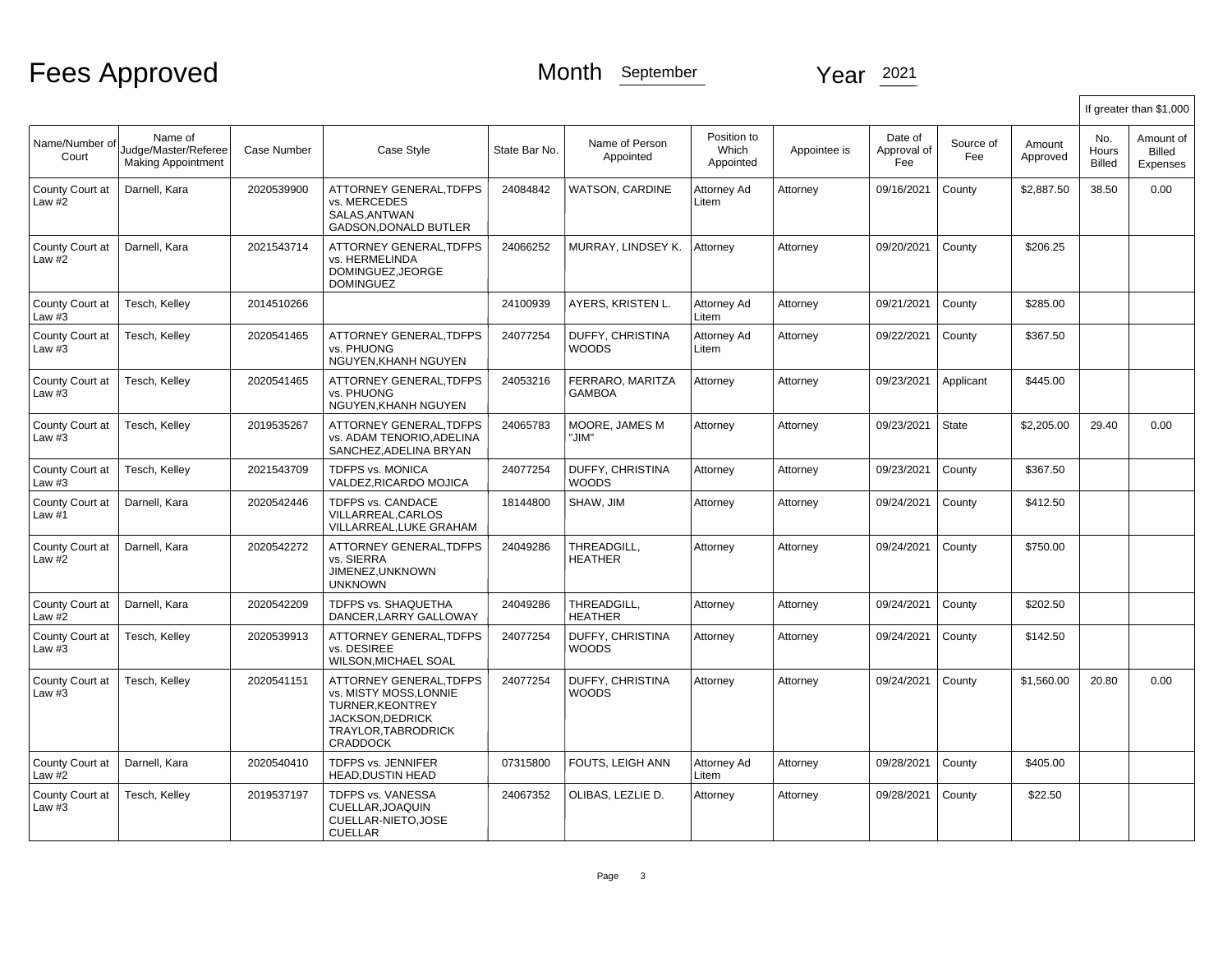|                             |                                                              |                    |                                                                                  |               |                               |                                   |              |                               |                  |                    |                               | If greater than \$1,000         |
|-----------------------------|--------------------------------------------------------------|--------------------|----------------------------------------------------------------------------------|---------------|-------------------------------|-----------------------------------|--------------|-------------------------------|------------------|--------------------|-------------------------------|---------------------------------|
| Name/Number of<br>Court     | Name of<br>Judge/Master/Referee<br><b>Making Appointment</b> | <b>Case Number</b> | Case Style                                                                       | State Bar No. | Name of Person<br>Appointed   | Position to<br>Which<br>Appointed | Appointee is | Date of<br>Approval of<br>Fee | Source of<br>Fee | Amount<br>Approved | No.<br>Hours<br><b>Billed</b> | Amount of<br>Billed<br>Expenses |
| County Court at<br>Law $#3$ | Tesch, Kelley                                                | 2021544107         | <b>TDFPS vs. ERIN</b><br>MONCRIEF, JACOB<br>MONCRIEF, UNKNOWN<br><b>UNKNOWN</b>  | 24071119      | OLIBAS-YANEZ.<br>LINDSAY M.   | Attorney Ad<br>Litem              | Attorney     | 09/28/2021                    | County           | \$45.00            |                               |                                 |
| County Court at<br>Law $#2$ | Darnell, Kara                                                | 2018530231         | <b>ATTORNEY GENERAL.TDFPS</b><br>vs. KACHEENA<br>CONRAD.JOSE RESENDEZ            | 24066252      | MURRAY, LINDSEY K.            | Attornev                          | Attorney     | 09/28/2021                    | County           | \$243.75           |                               |                                 |
| County Court at<br>Law $#2$ | Darnell, Kara                                                | 2021543714         | ATTORNEY GENERAL.TDFPS<br>vs. HERMELINDA<br>DOMINGUEZ.JEORGE<br><b>DOMINGUEZ</b> | 24066252      | MURRAY, LINDSEY K.            | Attorney                          | Attorney     | 09/28/2021                    | County           | \$262.50           |                               |                                 |
| County Court at<br>Law $#3$ | Tesch, Kelley                                                | 2020540169         | ATTORNEY GENERAL.TDFPS<br>vs. MELISSA NIVENS.ROCKY<br>HERNANDEZ, JR              | 24071119      | OLIBAS-YANEZ.<br>LINDSAY M.   | Attorney Ad<br>Litem              | Attorney     | 09/28/2021                    | County           | \$15.00            |                               |                                 |
| County Court at<br>Law $#2$ | Darnell, Kara                                                | 2019537190         | <b>TDFPS vs. HEATHER</b><br>CHAPMAN.BOBBY CHAPMAN                                | 24049286      | THREADGILL.<br><b>HEATHER</b> | Attorney Ad<br>Litem              | Attorney     | 09/30/2021                    | County           | \$90.00            |                               |                                 |
| County Court at<br>Law $#3$ | Tesch, Kelley                                                | 2005532073         | In the Interest of J. B., J. B., a<br>Child(ren)                                 | 24065783      | MOORE, JAMES M<br>"JIM"       | Attorney                          | Attorney     | 09/30/2021                    | State            | \$907.50           |                               |                                 |
| County Court at<br>Law $#3$ | Tesch, Kellev                                                | 2021544903         | <b>TDFPS vs. SARA</b><br><b>DURRETT.RICKY MORRIS</b>                             | 24065783      | MOORE, JAMES M<br>"JIM"       | Attorney                          | Attorney     | 09/30/2021                    | State            | \$517.50           |                               |                                 |
| County Court at<br>Law $#3$ | Tesch, Kelley                                                | 2020540998         | <b>TDFPS vs. LABREA</b><br>COLLINS.JOSHUA GARZA                                  | 24065783      | MOORE, JAMES M<br>"JIM"       | Attorney                          | Attorney     | 09/30/2021                    | State            | \$1,252.50         | 16.70                         | 0.00                            |
| County Court at<br>Law #3   | Tesch, Kelley                                                | 2002518182         | In the Interest of T. D., a<br>Child(ren)                                        | 24065783      | MOORE, JAMES M<br>"JIM"       | Attorney                          | Attorney     | 09/30/2021                    | State            | \$397.50           |                               |                                 |